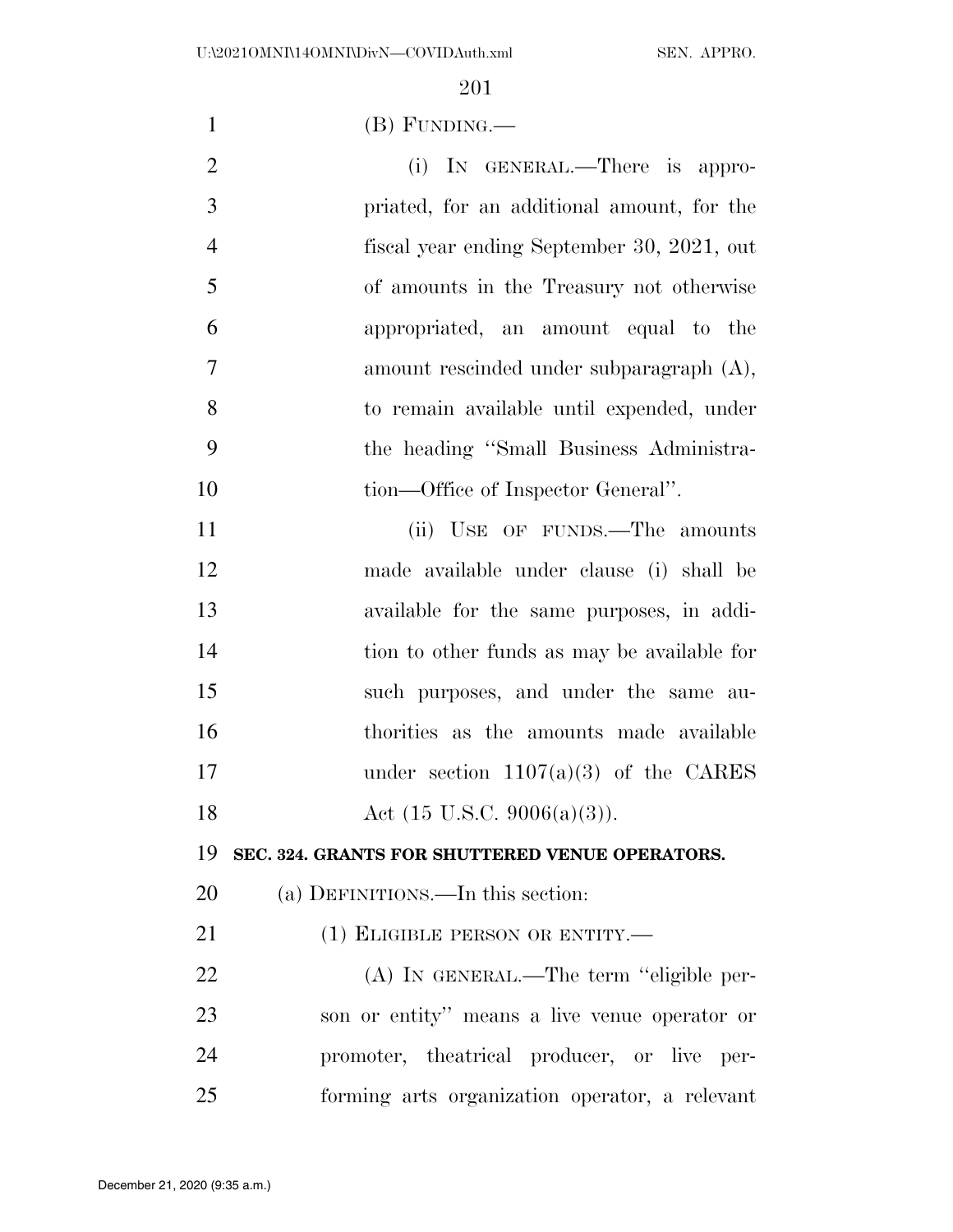| $\mathbf{1}$   | museum operator, a motion picture theatre op-     |
|----------------|---------------------------------------------------|
| $\overline{2}$ | erator, or a talent representative that meets the |
| 3              | following requirements:                           |
| $\overline{4}$ | (i) The live venue operator or pro-               |
| 5              | moter, theatrical producer, or live per-          |
| 6              | forming arts organization operator, the rel-      |
| 7              | evant museum operator, the motion picture         |
| 8              | the atre operator, or the talent representa-      |
| 9              | tive-                                             |
| 10             | (I) was fully operational as a live               |
| 11             | venue operator or promoter, the atrical           |
| 12             | producer, or live performing arts or-             |
| 13             | ganization operator, a relevant mu-               |
| 14             | seum operator, a motion picture the-              |
| 15             | atre operator, or a talent representa-            |
| 16             | tive on February 29, 2020; and                    |
| 17             | (II) has gross earned revenue                     |
| 18             | during the first, second, third, or, only         |
| 19             | with respect to an application sub-               |
| 20             | mitted on or after January 1, 2021,               |
| 21             | fourth quarter in 2020 that dem-                  |
| 22             | onstrates not less than a 25 percent              |
| 23             | reduction from the gross earned rev-              |
| 24             | enue of the live venue operator or pro-           |
| 25             | moter, the atrical producer, or live per-         |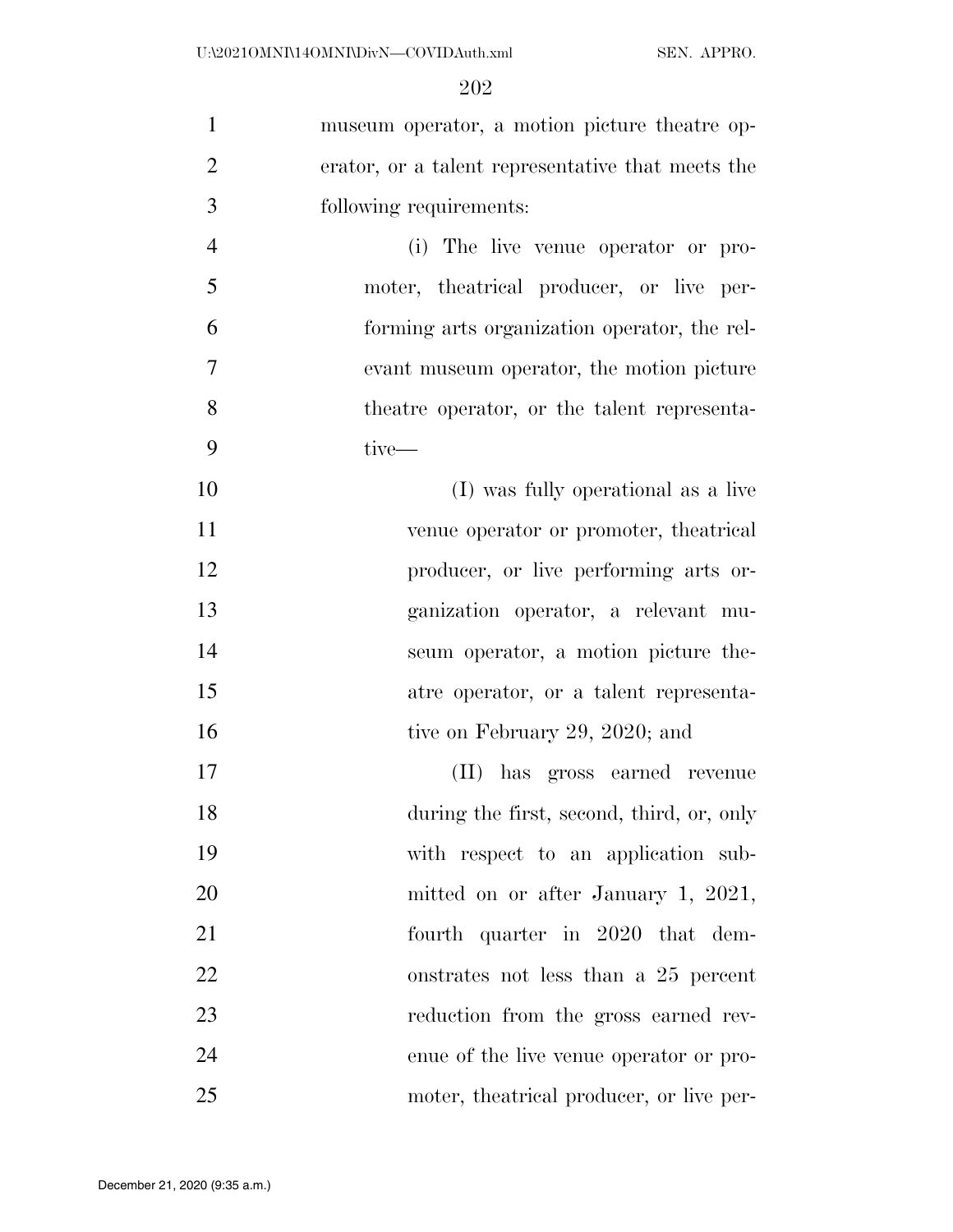| $\mathbf{1}$   | forming arts organization operator,          |
|----------------|----------------------------------------------|
| $\overline{2}$ | the relevant museum operator, the            |
| 3              | motion picture theatre operator, or          |
| $\overline{4}$ | the talent representative during the         |
| 5              | same quarter in 2019.                        |
| 6              | (ii) As of the date of the grant under       |
| $\overline{7}$ | this section—                                |
| 8              | (I) the live venue operator or               |
| 9              | promoter, the atrical producer, or live      |
| 10             | performing arts organization operator        |
| 11             | is or intends to resume organizing,          |
| 12             | promoting, producing, managing, or           |
| 13             | hosting future live events described in      |
| 14             | paragraph $(3)(A)(i);$                       |
| 15             | (II) the motion picture theatre              |
| 16             | operator is open or intends to reopen        |
| 17             | for the primary purpose of public ex-        |
| 18             | hibition of motion pictures;                 |
| 19             | (III) the relevant museum oper-              |
| 20             | ator is open or intends to reopen; or        |
| 21             | (IV) the talent representative is            |
| 22             | representing or managing artists and         |
| 23             | entertainers.                                |
| 24             | (iii) The venues at which the live           |
| 25             | venue operator or promoter, the atrical pro- |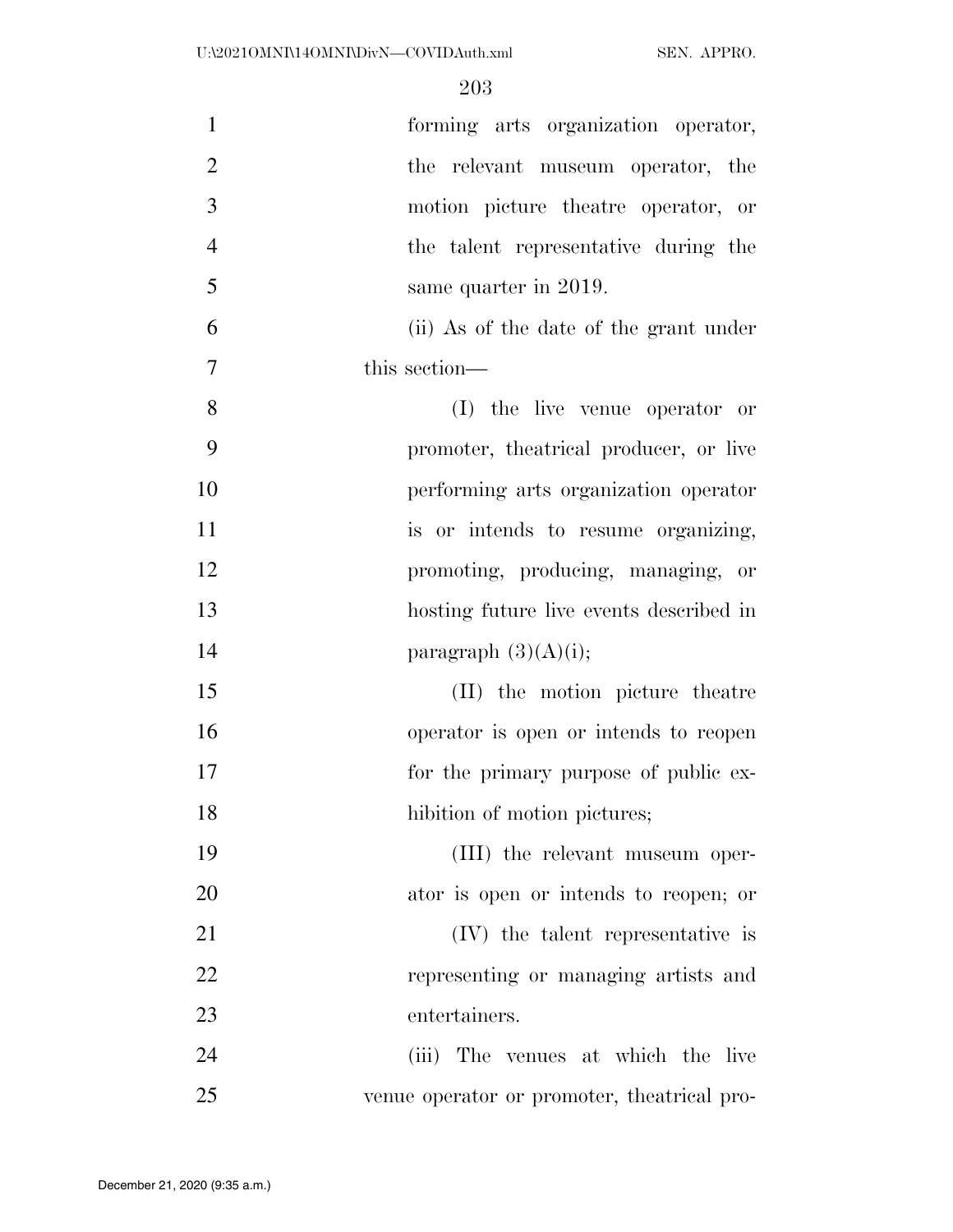| $\mathbf{1}$   | ducer, or live performing arts organization |
|----------------|---------------------------------------------|
| $\overline{2}$ | operator promotes, produces, manages, or    |
| 3              | events described in paragraph<br>hosts      |
| $\overline{4}$ | $(3)(A)(i)$ or the artists and entertainers |
| 5              | represented or managed by the talent rep-   |
| 6              | resentative perform have the following      |
| 7              | characteristics:                            |
| 8              | (I) A defined performance and               |
| 9              | audience space.                             |
| 10             | (II) Mixing equipment, a public             |
| 11             | address system, and a lighting rig.         |
| 12             | (III) Engages 1 or more individ-            |
| 13             | uals to carry out not less than 2 of        |
| 14             | the following roles:                        |
| 15             | (aa) A sound engineer.                      |
| 16             | (bb) A booker.                              |
| 17             | (cc) A promoter.                            |
| 18             | (dd) A stage manager.                       |
| 19             | (ee) Security personnel.                    |
| 20             | (ff) A box office manager.                  |
| 21             | (IV) There is a paid ticket or              |
| 22             | cover charge to attend most perform-        |
| 23             | ances and artists are paid fairly and       |
| 24             | do not play for free or solely for tips,    |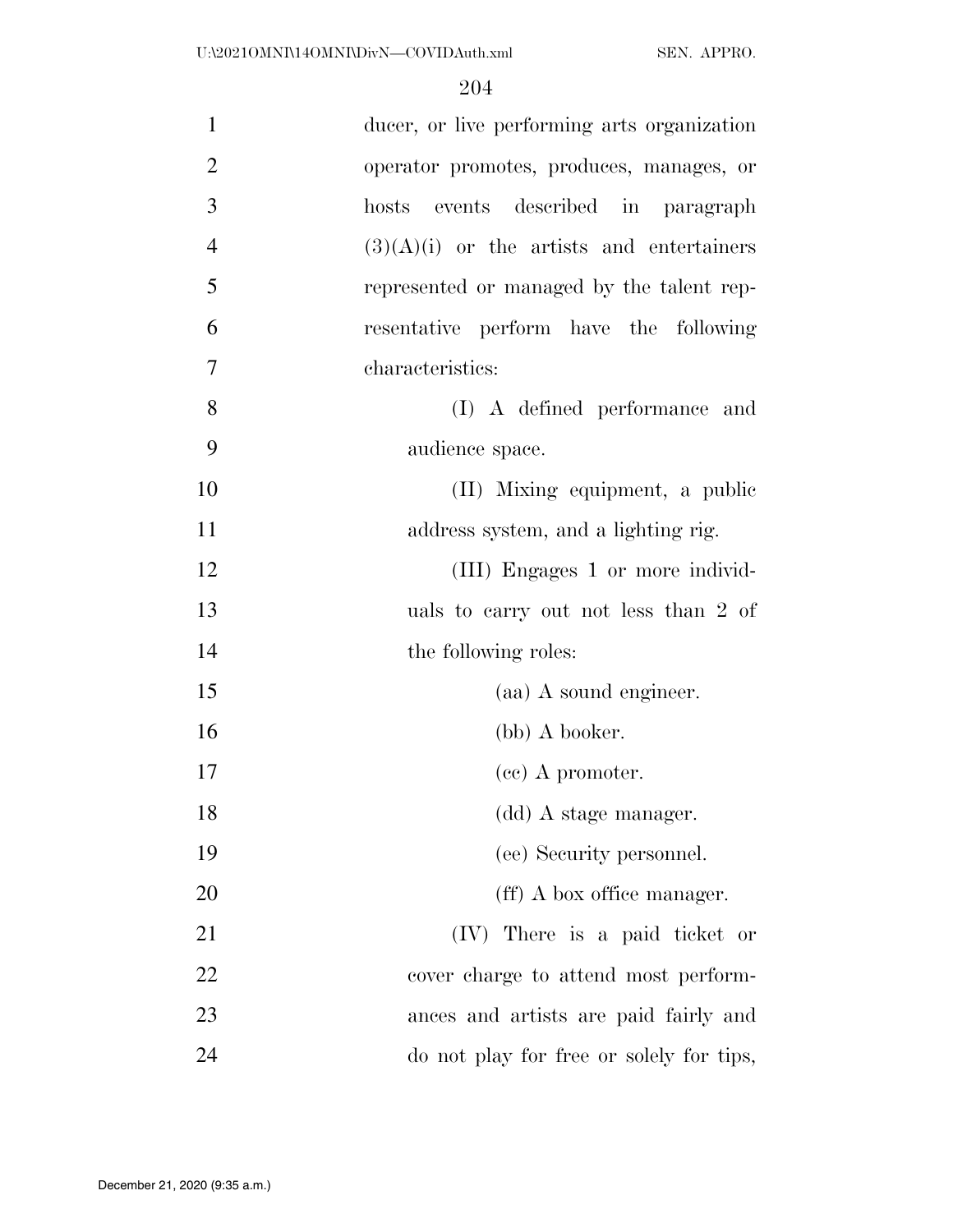except for fundraisers or similar char- itable events. (V) For a venue owned or oper- ated by a nonprofit entity that pro-duces free events, the events are pro-

- duced and managed primarily by paid employees, not by volunteers.
- (VI) Performances are marketed through listings in printed or elec-10 tronic publications, on websites, by 11 mass email, or on social media.
- (iv) A motion picture theatre or mo- tion picture theatres operated by the mo- tion picture theatre operator have the fol-15 lowing characteristics:
- (I) At least 1 auditorium that in- cludes a motion picture screen and fixed audience seating.
- (II) A projection booth or space containing not less than 1 motion pic-21 ture projector.
- 22 (III) A paid ticket charge to at-23 tend exhibition of motion pictures.
- (IV) Motion picture exhibitions are marketed through showtime list-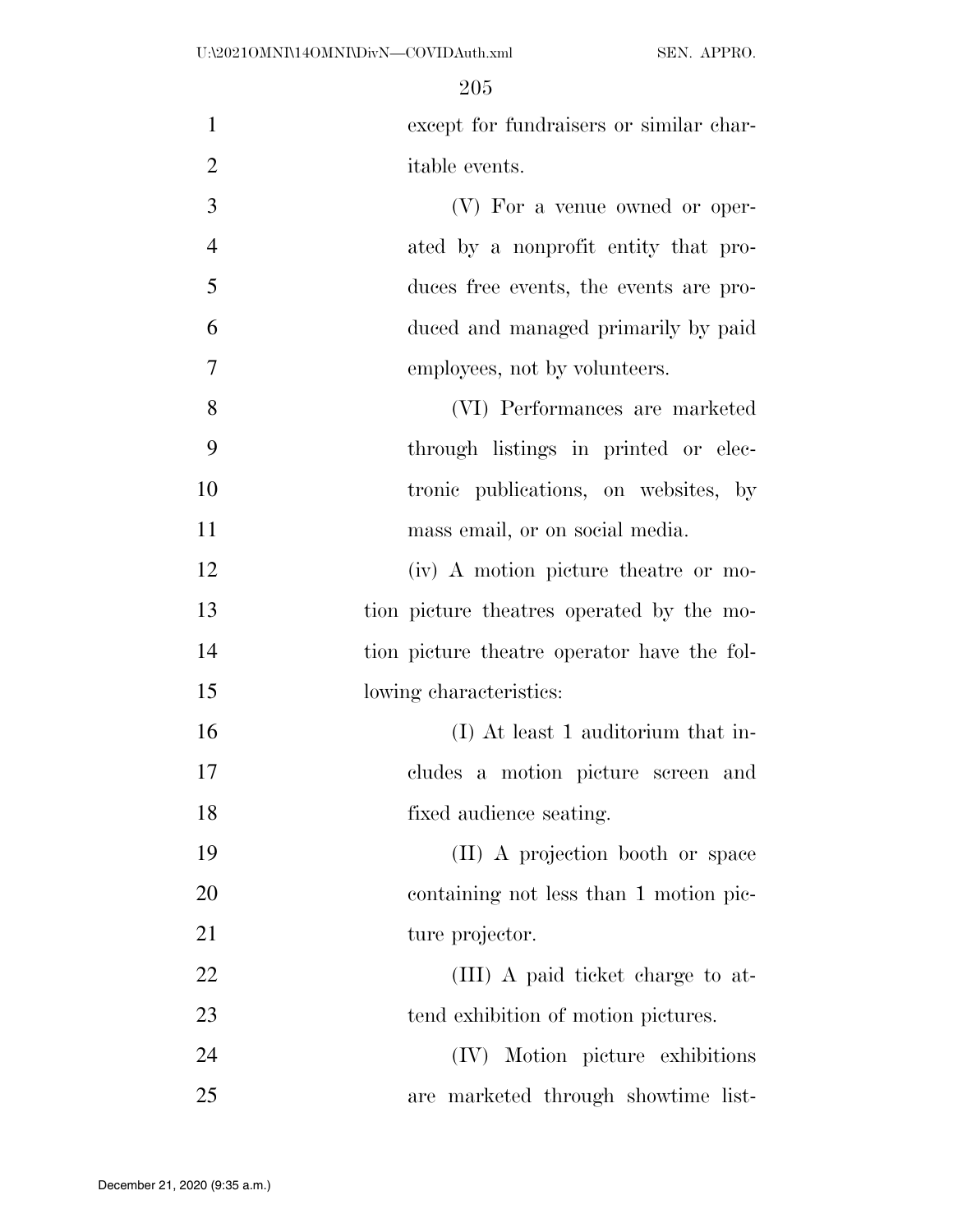| $\mathbf{1}$   | ings in printed or electronic publica-       |
|----------------|----------------------------------------------|
| $\overline{2}$ | tions, on websites, by mass mail, or         |
| 3              | on social media.                             |
| $\overline{4}$ | (v) The relevant museum or relevant          |
| 5              | museums for which the relevant museum        |
| 6              | operator is seeking a grant under this sec-  |
| $\overline{7}$ | tion have the following characteristics:     |
| 8              | (I) Serving as a relevant museum             |
| 9              | as its principal business activity.          |
| 10             | (II) Indoor exhibition spaces that           |
| 11             | are a component of the principal busi-       |
| 12             | ness activity and which have been sub-       |
| 13             | jected to pandemic-related occupancy         |
| 14             | restrictions.                                |
| 15             | (III) At least 1 auditorium, the-            |
| 16             | ater, or performance or lecture hall         |
| 17             | with fixed audience seating and reg-         |
| 18             | ular programming.                            |
| 19             | $(vi)(I)$ The live venue operator or pro-    |
| 20             | moter, theatrical producer, or live per-     |
| 21             | forming arts organization operator, the rel- |
| 22             | evant museum operator, the motion picture    |
| 23             | the atre operator, or the talent representa- |
| 24             | tive does not have, or is not majority       |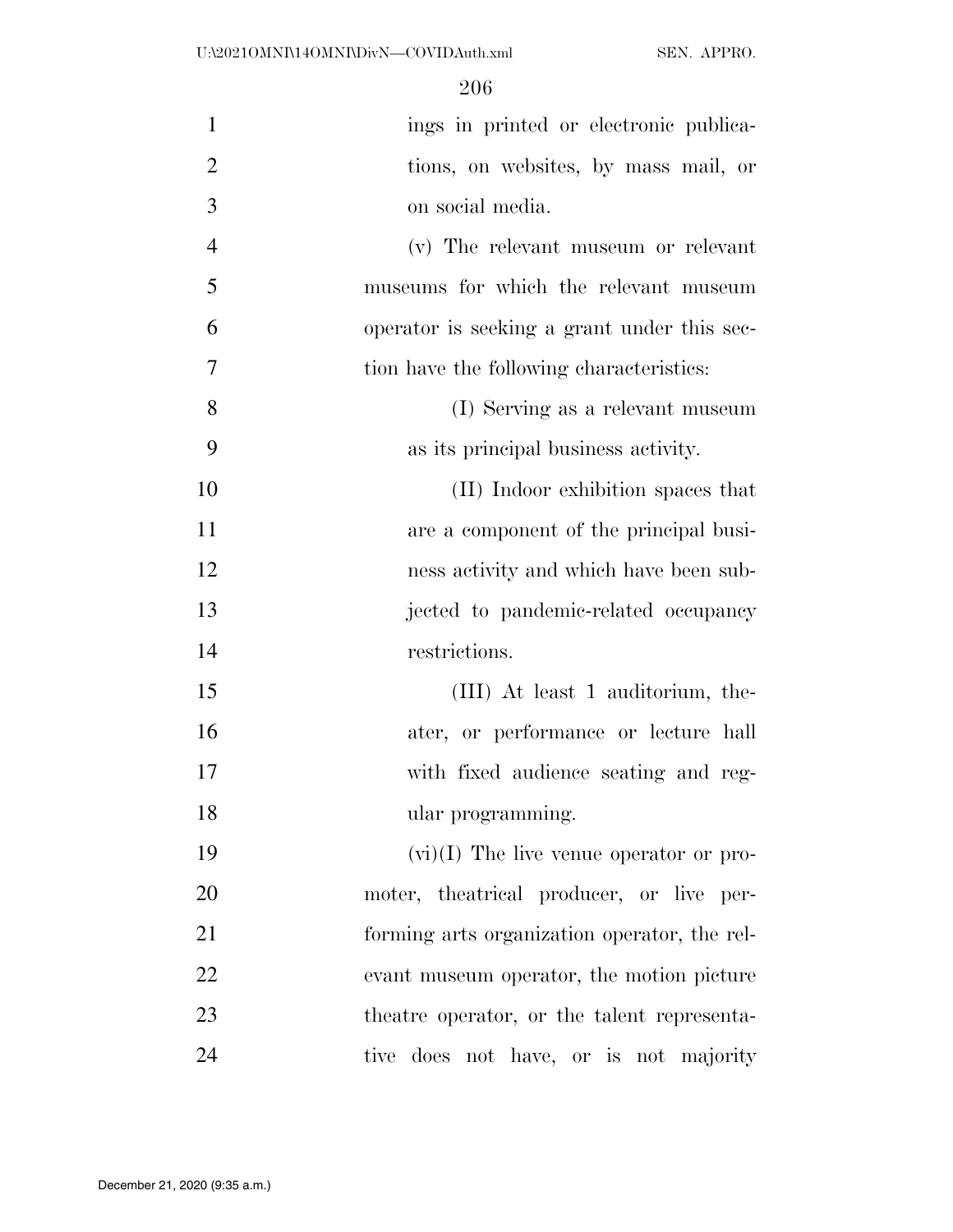| $\mathbf{1}$   | owned or controlled by an entity with, any   |
|----------------|----------------------------------------------|
| $\overline{2}$ | of the following characteristics:            |
| 3              | (aa) Being an issuer, the securi-            |
| $\overline{4}$ | ties of which are listed on a national       |
| 5              | securities exchange.                         |
| 6              | (bb) Receiving more than 10 per-             |
| $\tau$         | cent of gross revenue from Federal           |
| 8              | funding during 2019, excluding               |
| 9              | amounts received by the live venue op-       |
| 10             | erator or promoter, the atrical pro-         |
| 11             | ducer, or live performing arts organi-       |
| 12             | zation operator, the relevant museum         |
| 13             | operator, the motion picture theatre         |
| 14             | operator, or the talent representative       |
| 15             | under the Robert T. Stafford Disaster        |
| 16             | Relief and Emergency Assistance Act          |
| 17             | $(42 \text{ U.S.C. } 5121 \text{ et seq.}).$ |
| 18             | (II) The live venue operator or pro-         |
| 19             | moter, theatrical producer, or live per-     |
| 20             | forming arts organization operator, the rel- |
| 21             | evant museum operator, the motion picture    |
| 22             | theatre operator, or the talent representa-  |
| 23             | tive does not have, or is not majority       |
| 24             | owned or controlled by an entity with,       |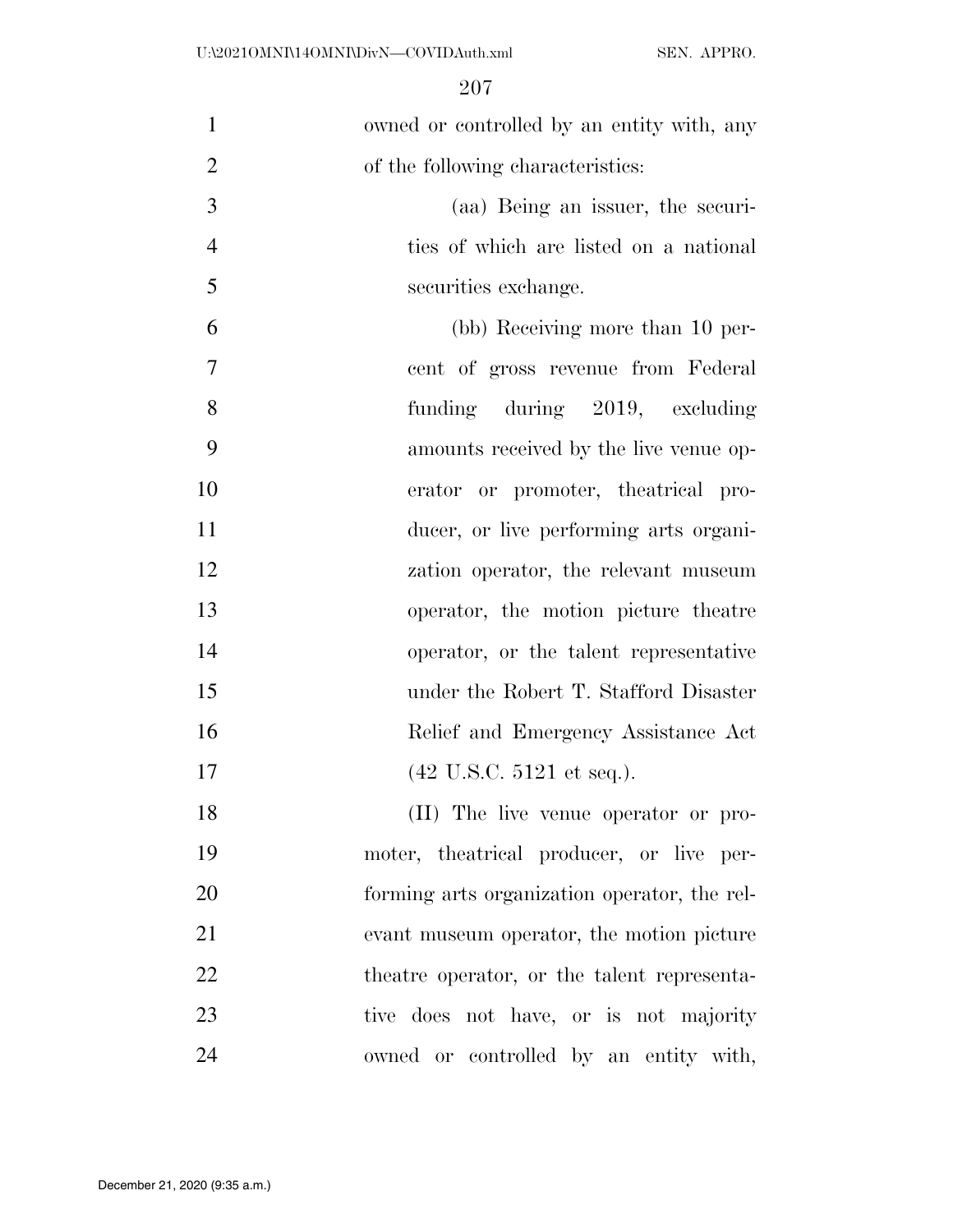U:\2021OMNI\14OMNI\DivN—COVIDAuth.xml SEN. APPRO.

| $\mathbf{1}$   | more than 2 of the following characteris-     |
|----------------|-----------------------------------------------|
| $\overline{2}$ | tics:                                         |
| 3              | (aa) Owning or operating venues,              |
| $\overline{4}$ | relevant museums, motion picture the-         |
| 5              | atres, or talent agencies or talent           |
| 6              | management companies in more than             |
| 7              | 1 country.                                    |
| 8              | (bb) Owning or operating venues,              |
| 9              | relevant museums, motion picture the-         |
| 10             | atres, or talent agencies or talent           |
| 11             | management companies in more than             |
| 12             | 10 States.                                    |
| 13             | (cc) Employing more than 500                  |
| 14             | employees as of February 29, 2020,            |
| 15             | determined on a full-time equivalent          |
| 16             | basis in accordance with subpara-             |
| 17             | graph(C).                                     |
| 18             | (III) The live venue operator or pro-         |
| 19             | moter, theatrical producer, or live per-      |
| 20             | forming arts organization operator, the rel-  |
| 21             | evant museum operator, the motion picture     |
| 22             | the atre operator, or the talent representa-  |
| 23             | tive has not received, on or after the date   |
| 24             | of enactment of this Act, a loan guaran-      |
| 25             | teed under paragraph $(36)$ or $(37)$ of sec- |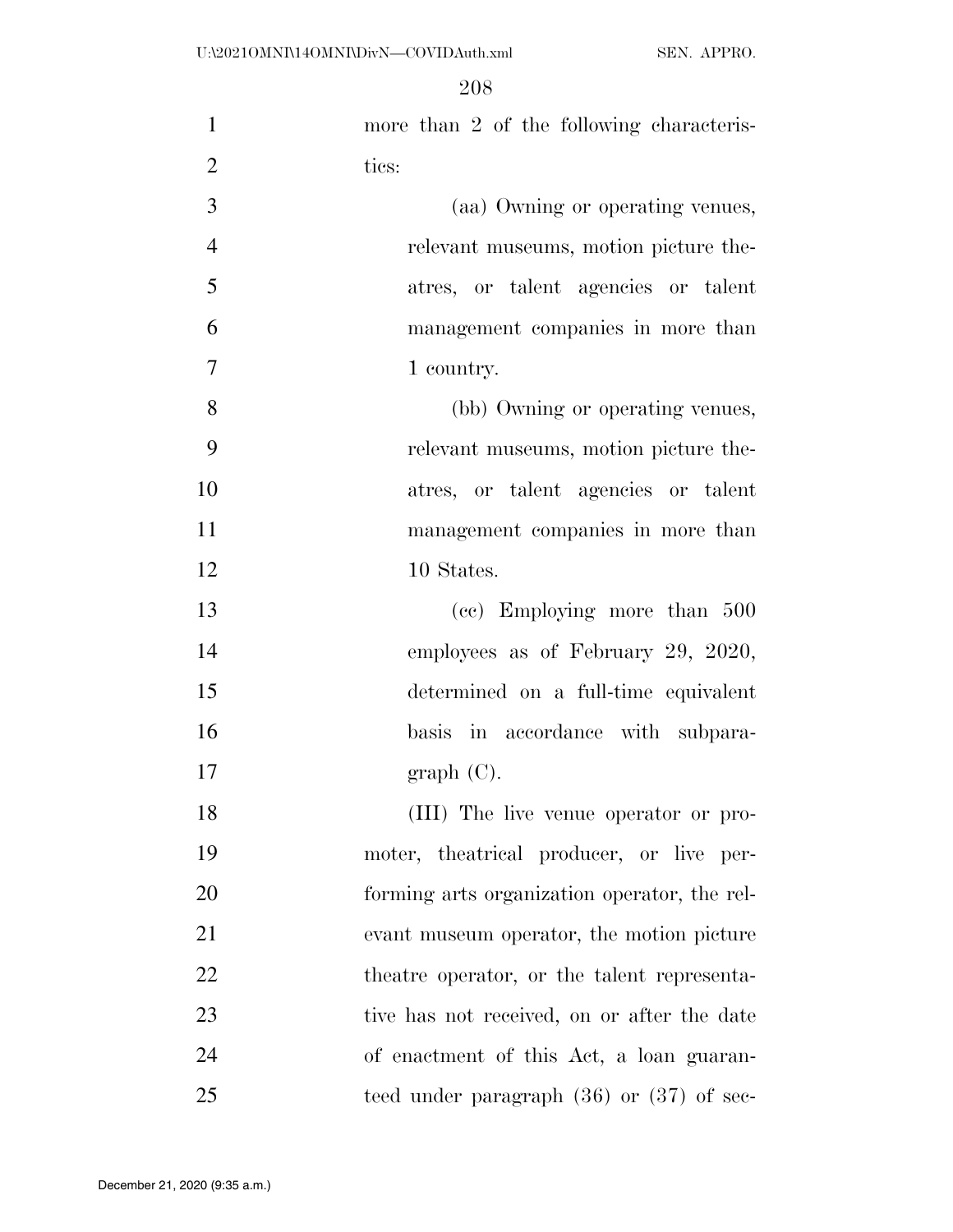| $\mathbf{1}$   | tion $7(a)$ of the Small Business Act $(15)$      |
|----------------|---------------------------------------------------|
| $\overline{2}$ | U.S.C. $636(a)$ , as amended and added by         |
| 3              | this division.                                    |
| $\overline{4}$ | (IV) For purposes of applying the                 |
| 5              | characteristics described in subclauses (I),      |
| 6              | $(II)$ , and $(III)$ to an entity owned by a      |
| $\overline{7}$ | State or a political subdivision of a State,      |
| 8              | the relevant entity—                              |
| 9              | (aa) shall be the live venue oper-                |
| 10             | ator or promoter, the atrical producer,           |
| 11             | or live performing arts organization              |
| 12             | operator, the relevant museum oper-               |
| 13             | ator, the motion picture theatre oper-            |
| 14             | ator, or the talent representative; and           |
| 15             | (bb) shall not include entities of                |
| 16             | the State or political subdivision other          |
| 17             | than the live venue operator or pro-              |
| 18             | moter, theatrical producer, or live per-          |
| 19             | forming arts organization operator,               |
| 20             | the relevant museum operator, the                 |
| 21             | motion picture theatre operator, or               |
| 22             | the talent representative.                        |
| 23             | (B) EXCLUSION.—The term "eligible per-            |
| 24             | son or entity" shall not include a live venue op- |
| 25             | erator or promoter, the atrical producer, or live |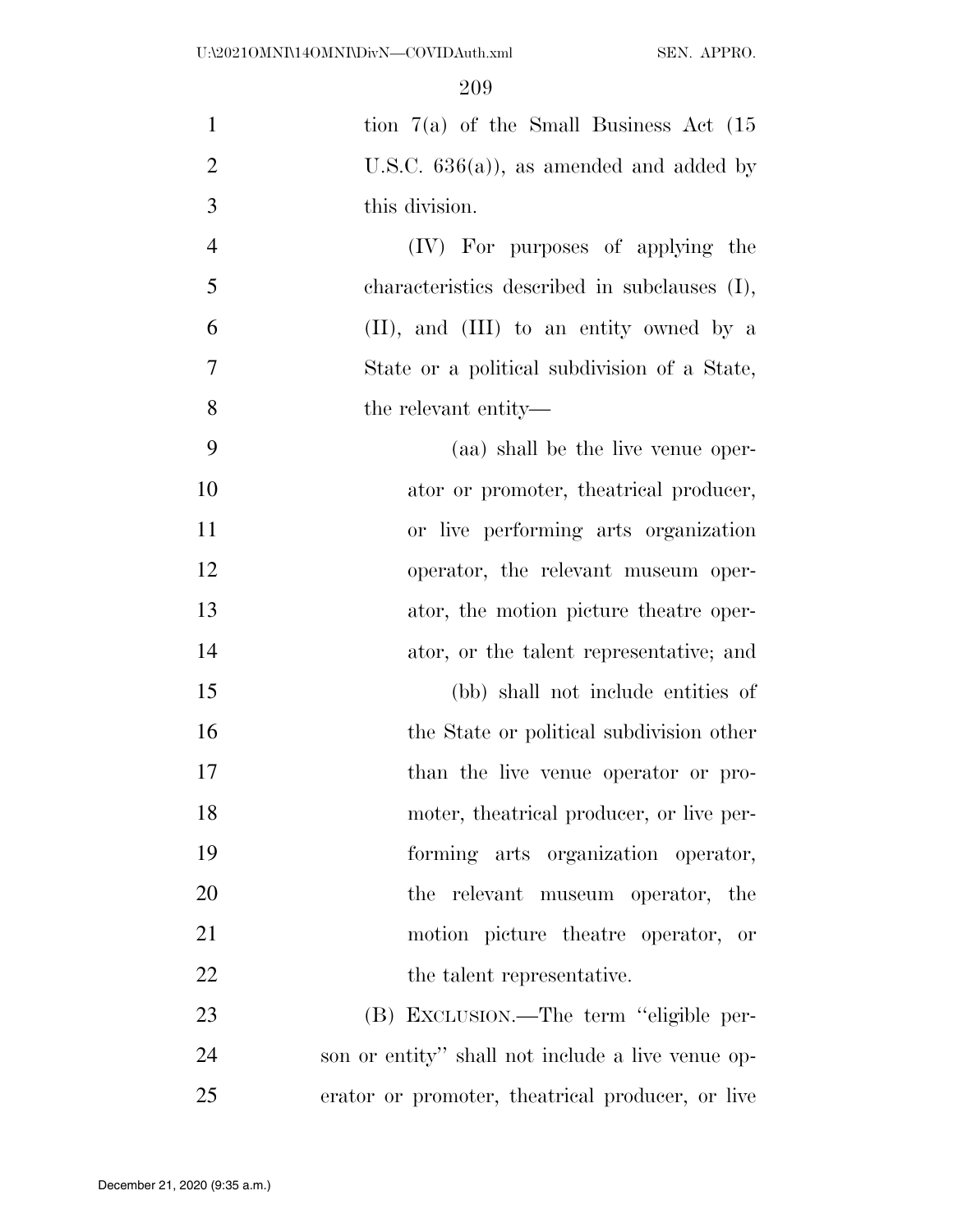| $\mathbf{1}$   | performing arts organization operator, a rel-     |
|----------------|---------------------------------------------------|
| $\overline{2}$ | evant museum operator, a motion picture the-      |
| 3              | atre operator, or a talent representative that—   |
| $\overline{4}$ | (i) presents live performances of a               |
| 5              | prurient sexual nature; or                        |
| 6              | (ii) derives, directly or indirectly, more        |
| 7              | than de minimis gross revenue through the         |
| 8              | sale of products or services, or the presen-      |
| 9              | tation of any depictions or displays, of a        |
| 10             | prurient sexual nature.                           |
| 11             | (C) CALCULATION OF FULL-TIME EMPLOY-              |
| 12             | EES.—For purposes of determining the number       |
| 13             | of full-time equivalent employees under sub-      |
| 14             | paragraph $(A)(vi)(II)(ce)$ of this paragraph and |
| 15             | under paragraph $(2)(E)$ —                        |
| 16             | (i) any employee working not fewer                |
| 17             | than 30 hours per week shall be considered        |
| 18             | a full-time employee; and                         |
| 19             | (ii) any employee working not fewer               |
| 20             | than 10 hours and fewer than 30 hours             |
| 21             | per week shall be counted as one-half of a        |
| 22             | full-time employee.                               |
| 23             | (D)<br>MULTIPLE BUSINESS ENTITIES.                |
| 24             | Each business entity of an eligible person or en- |
| 25             | tity that also meets the requirements under       |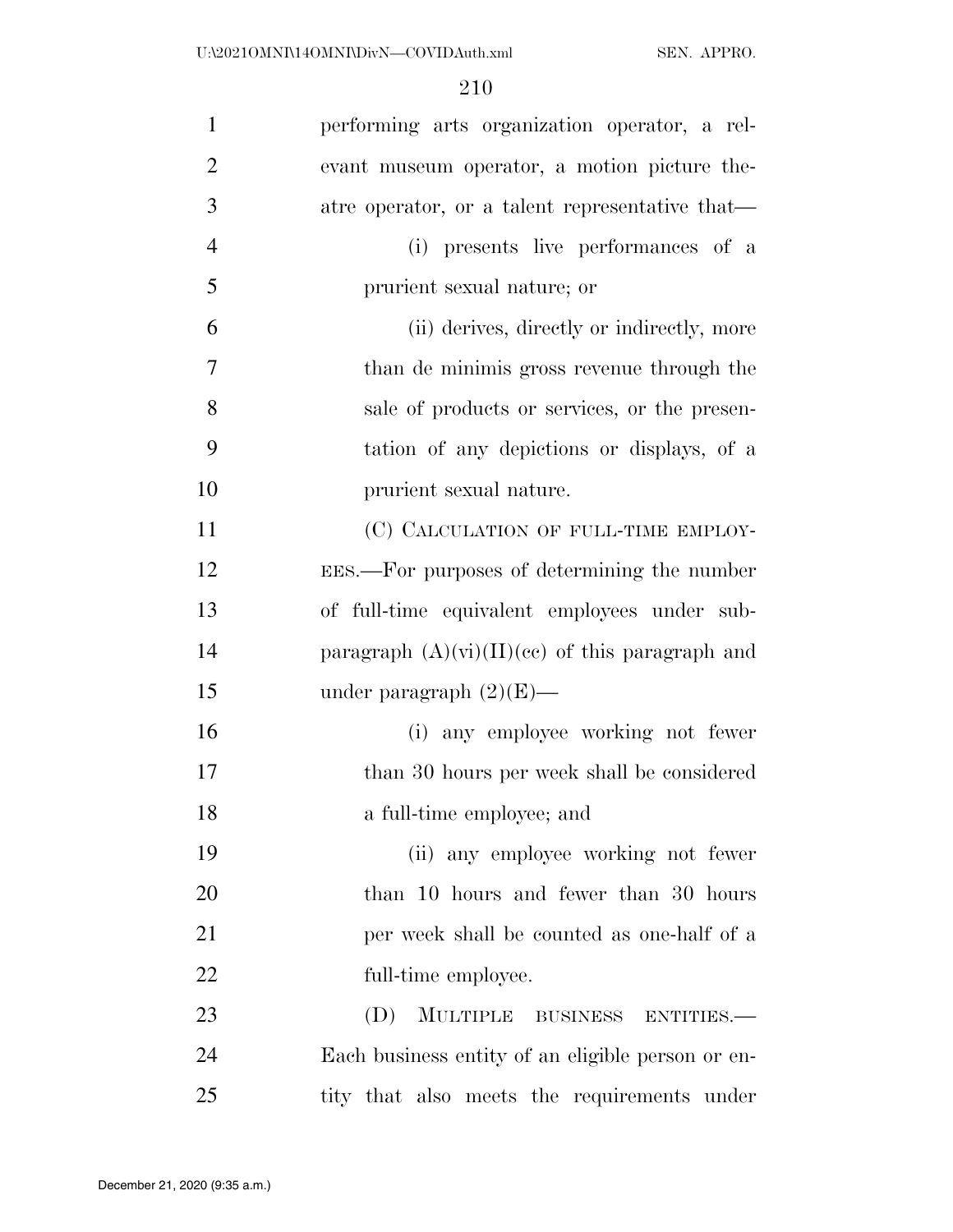subparagraph (A) and that is not described in subparagraph (B) shall be treated by the Ad- ministrator as an independent, non-affiliated entity for the purposes of this section. (2) EXCHANGE; ISSUER; SECURITY.—The terms ''exchange'', ''issuer'', and ''security'' have the meanings given those terms in section 3(a) of the Securities Exchange Act of 1934 (15 U.S.C. 78c(a)). (3) LIVE VENUE OPERATOR OR PROMOTER, THEATRICAL PRODUCER, OR LIVE PERFORMING ARTS ORGANIZATION OPERATOR.—The term ''live

 venue operator or promoter, theatrical producer, or 13 live performing arts organization operator''—

- (A) means—
- (i) an individual or entity— (I) that, as a principal business activity, organizes, promotes, pro- duces, manages, or hosts live concerts, comedy shows, theatrical productions, or other events by performing artists 21 for which— (aa) a cover charge through
- 23 ticketing or front door entrance fee is applied; and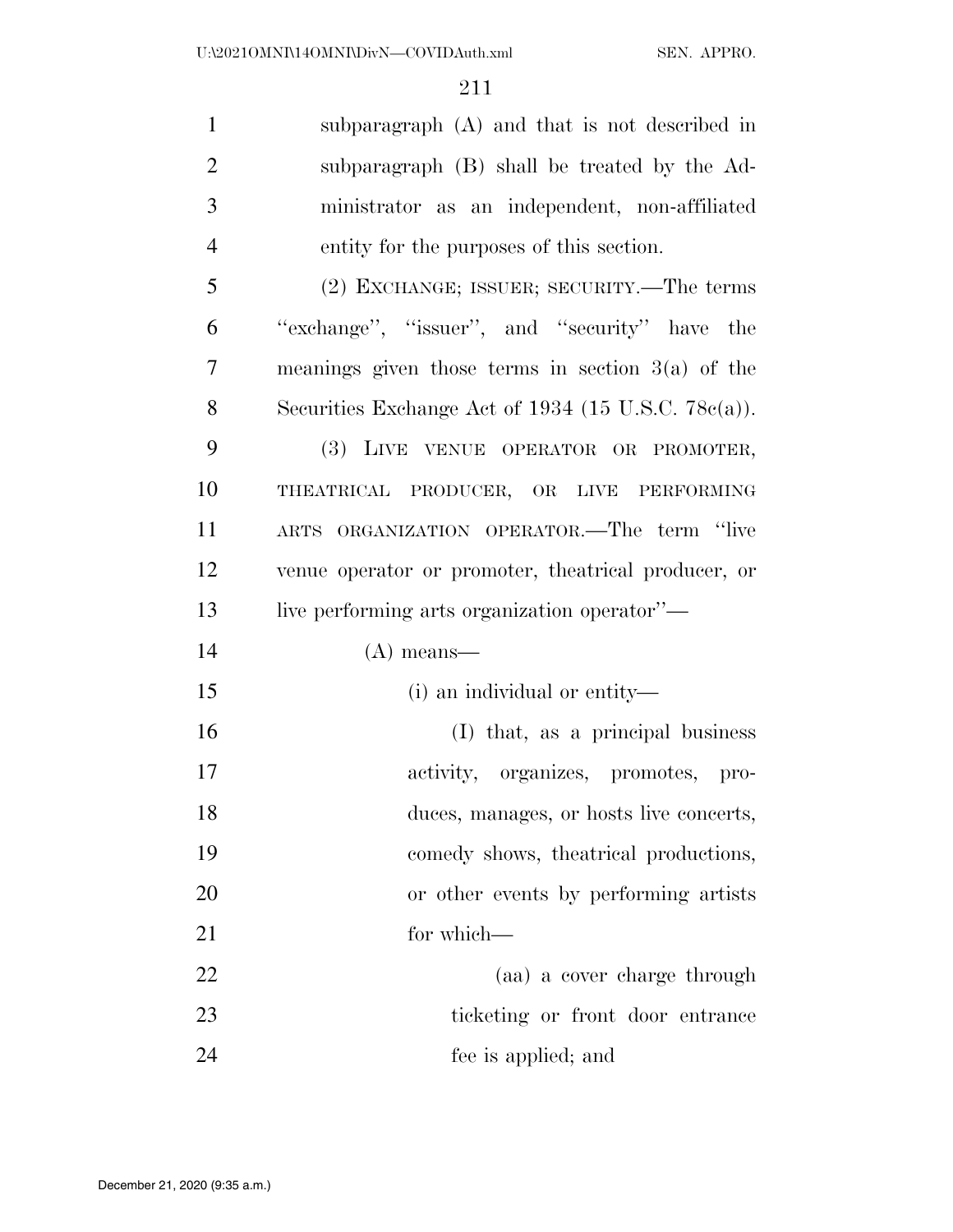| $\mathbf{1}$   | (bb) performers are paid in              |
|----------------|------------------------------------------|
| $\overline{2}$ | an amount that is based on a             |
| 3              | percentage of sales, a guarantee         |
| $\overline{4}$ | (in writing or standard contract),       |
| 5              | or another mutually beneficial           |
| 6              | formal agreement; and                    |
| $\overline{7}$ | $(II)$ for which not less than 70        |
| 8              | percent of the earned revenue of the     |
| 9              | individual or entity is generated        |
| 10             | through, to the extent related to a live |
| 11             | event described in subclause (I), cover  |
| 12             | charges or ticket sales, production      |
| 13             | fees or production reimbursements,       |
| 14             | nonprofit educational initiatives,<br>or |
| 15             | the sale of event beverages, food, or    |
| 16             | merchandise; or                          |
| 17             | (ii) an individual or entity that, as a  |

 principal business activity, makes available for purchase by the public an average of not less than 60 days before the date of 21 the event tickets to events—

22 (I) described in clause (i)(I); and 23 (II) for which performers are paid in an amount that is based on a percentage of sales, a guarantee (in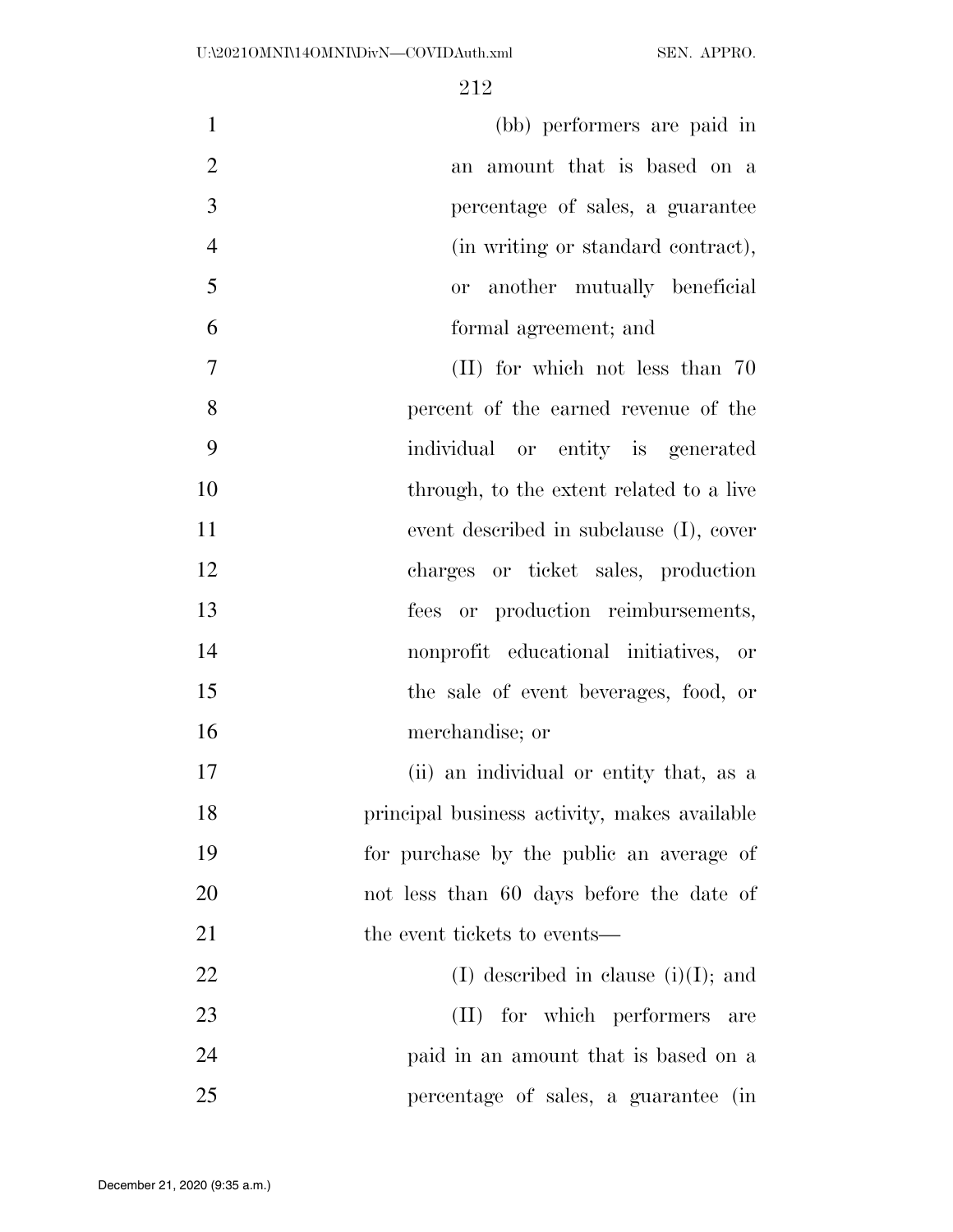| $\mathbf{1}$   | writing or standard contract), or an-             |
|----------------|---------------------------------------------------|
| $\overline{2}$ | other mutually beneficial formal                  |
| 3              | agreement; and                                    |
| $\overline{4}$ | (B) includes an individual or entity de-          |
| 5              | scribed in subparagraph $(A)$ that—               |
| 6              | (i) operates for profit;                          |
| $\overline{7}$ | (ii) is a nonprofit organization;                 |
| 8              | (iii) is government-owned; or                     |
| 9              | (iv) is a corporation, limited liability          |
| 10             | company, or partnership or operated as a          |
| 11             | sole proprietorship.                              |
| 12             | (4) MOTION PICTURE THEATRE OPERATOR.-             |
| 13             | The term "motion picture theatre operator" means  |
| 14             | an individual or entity that—                     |
| 15             | (A) as the principal business activity of the     |
| 16             | individual or entity, owns or operates at least 1 |
| 17             | place of public accommodation for the purpose     |
| 18             | of motion picture exhibition for a fee; and       |
| 19             | (B) includes an individual or entity de-          |
| 20             | scribed in subparagraph $(A)$ that—               |
| 21             | (i) operates for profit;                          |
| 22             | (ii) is a nonprofit organization;                 |
| 23             | (iii) is government-owned; or                     |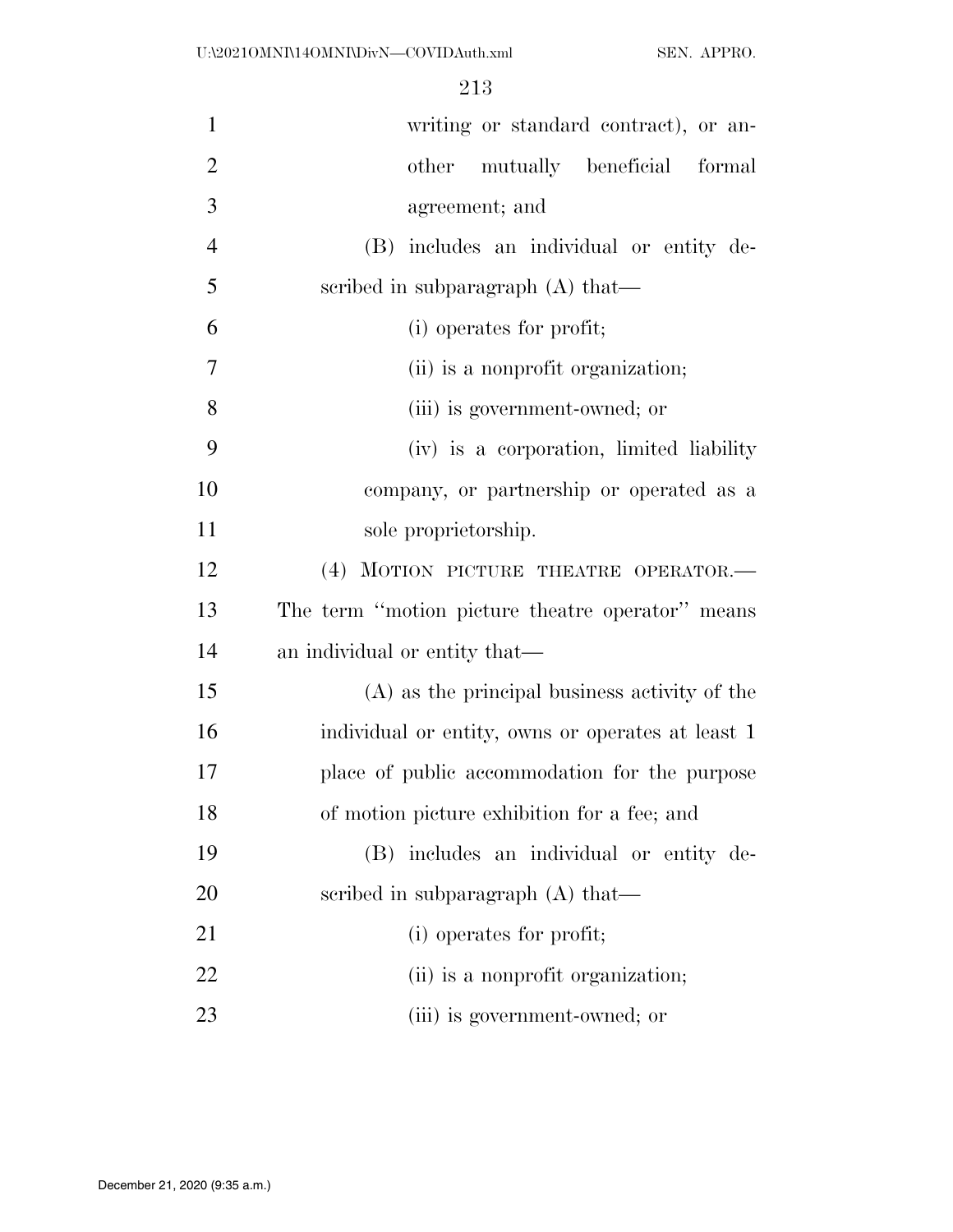| $\mathbf{1}$   | (iv) is a corporation, limited liability                   |
|----------------|------------------------------------------------------------|
| $\overline{2}$ | company, or partnership or operated as a                   |
| 3              | sole proprietorship.                                       |
| $\overline{4}$ | (5) NATIONAL SECURITIES EXCHANGE.—The                      |
| 5              | term "national securities exchange" means an ex-           |
| 6              | change registered as a national securities exchange        |
| 7              | under section 6 of the Securities Exchange Act of          |
| 8              | 1934 (15 U.S.C. 78f).                                      |
| 9              | (6) NONPROFIT.—The term "nonprofit", with                  |
| 10             | respect to an organization, means that the organiza-       |
| 11             | tion is exempt from taxation under section $501(a)$ of     |
| 12             | the Internal Revenue Code of 1986.                         |
| 13             | (7) RELEVANT MUSEUM.—The term "relevant"                   |
| 14             | $museum''$ —                                               |
| 15             | $(A)$ has the meaning given the term "mu-                  |
| 16             | seum" in section 273 of the Museum and Li-                 |
| 17             | brary Services Act (20 U.S.C. 9172); and                   |
| 18             | (B) shall not include any entity that is or-               |
| 19             | ganized as a for-profit entity.                            |
| 20             | (8) SEASONAL EMPLOYER.—The term "sea-                      |
| 21             | sonal employer" has the meaning given that term in         |
| <u>22</u>      | subparagraph (A) of section $7(a)(36)$ of the Small        |
| 23             | Business Act $(15 \text{ U.S.C. } 636(a))$ , as amended by |
| 24             | this Act.                                                  |
| 25             | (9) STATE.—The term "State" means—                         |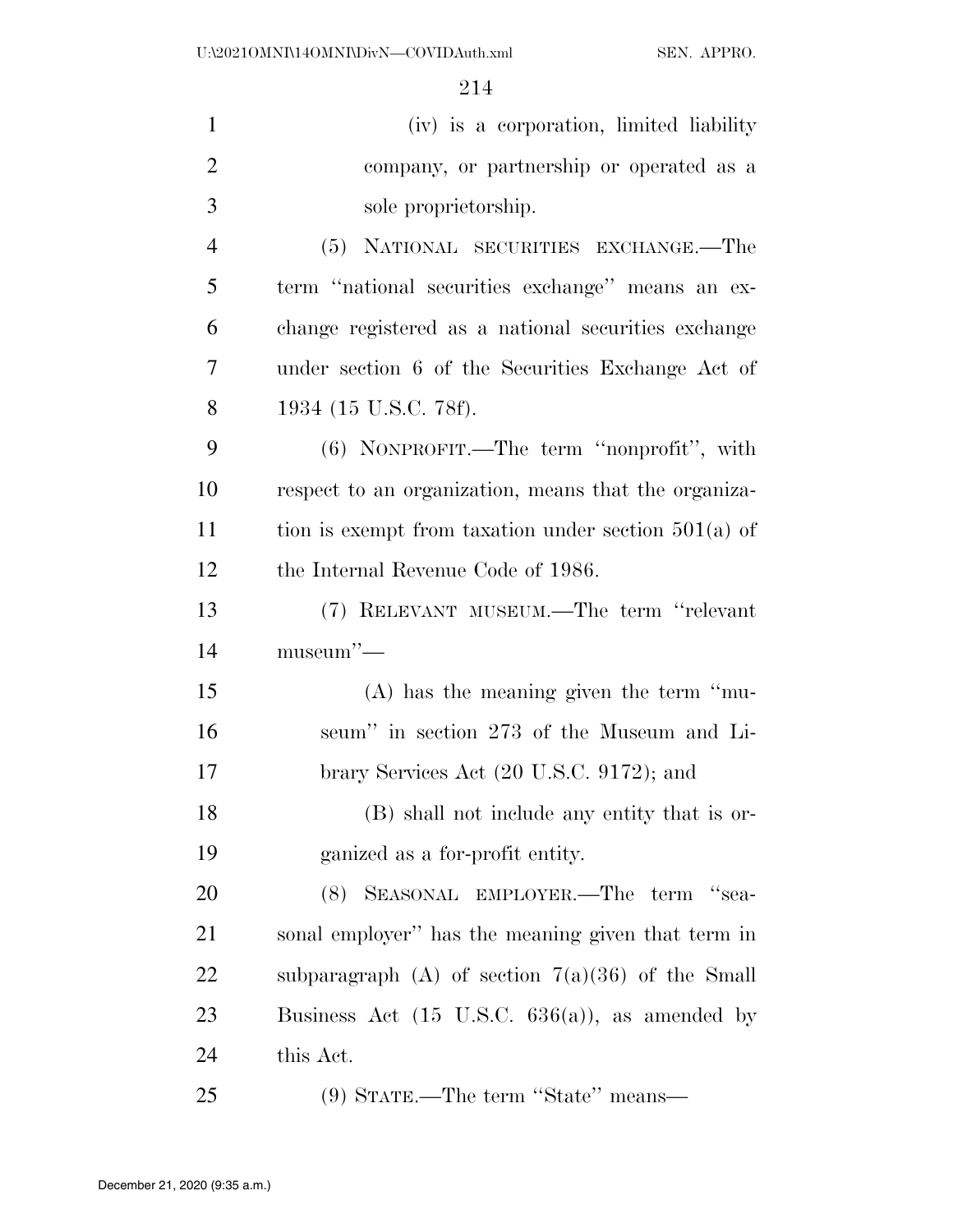| $\mathbf{1}$   | $(A)$ a State;                                |
|----------------|-----------------------------------------------|
| $\overline{2}$ | (B) the District of Columbia;                 |
| 3              | (C) the Commonwealth of Puerto Rico;          |
| $\overline{4}$ | and                                           |
| 5              | (D) any other territory or possession of the  |
| 6              | United States.                                |
| 7              | (10)<br>TALENT REPRESENTATIVE.—The term       |
| 8              | "talent representative"-                      |
| 9              | $(A)$ means an agent or manager that—         |
| 10             | (i) as not less than 70 percent of the        |
| 11             | operations of the agent or manager, is en-    |
| 12             | gaged in representing or managing artists     |
| 13             | and entertainers;                             |
| 14             | (ii) books or represents musicians, co-       |
| 15             | medians, actors, or similar performing art-   |
| 16             | ists primarily at live events in venues or at |
| 17             | festivals; and                                |
| 18             | (iii) represents performers described         |
| 19             | in clause (ii) that are paid in an amount     |
| 20             | that is based on the number of tickets sold,  |
| 21             | or a similar basis; and                       |
| 22             | includes an agent or manager de-<br>(B)       |
| 23             | scribed in subparagraph $(A)$ that—           |
| 24             | (i) operates for profit;                      |
| 25             | (ii) is a nonprofit organization;             |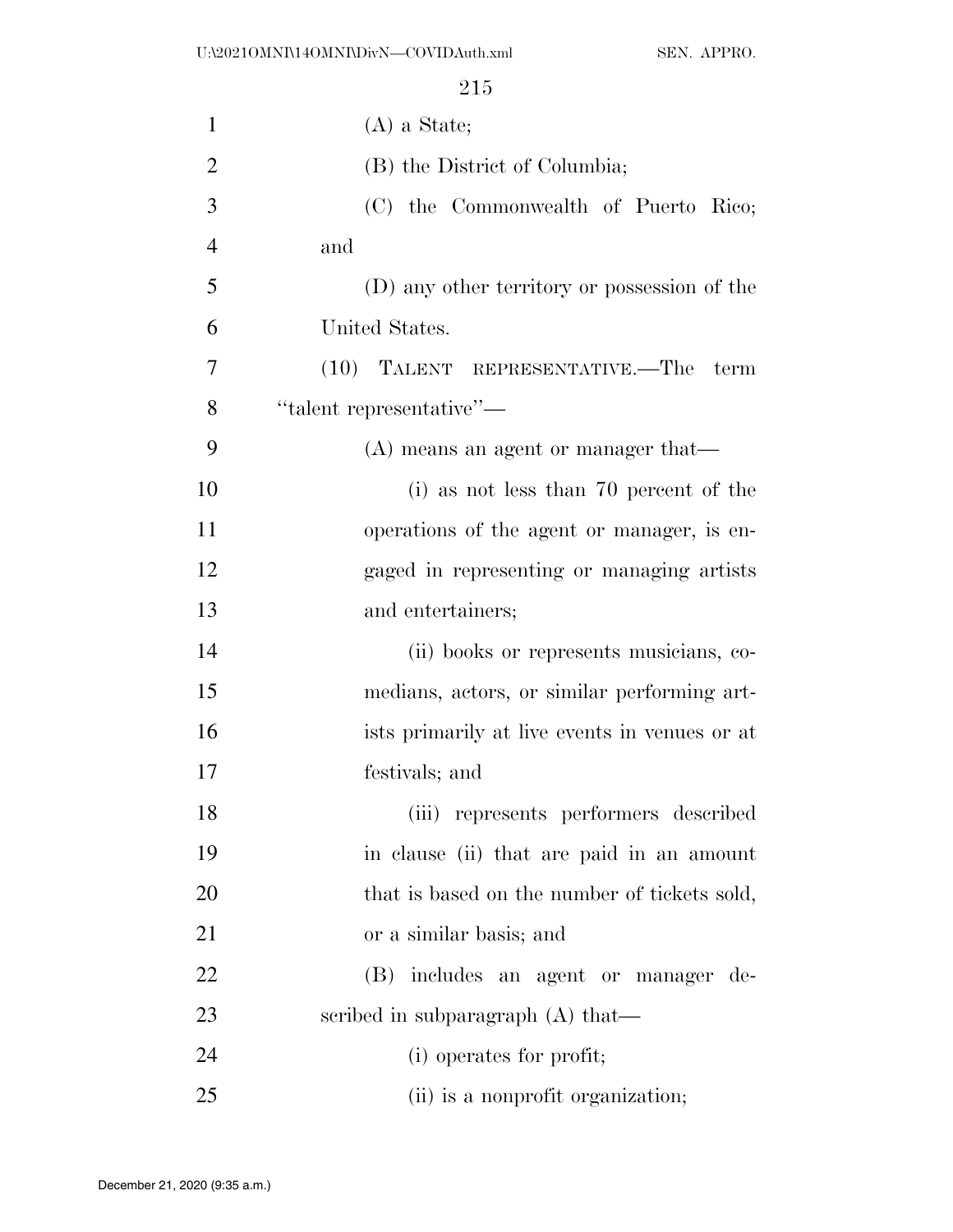| $\mathbf{1}$   | (iii) is government-owned; or                     |
|----------------|---------------------------------------------------|
| $\overline{2}$ | (iv) is a corporation, limited liability          |
| 3              | company, or partnership or operated as a          |
| $\overline{4}$ | sole proprietorship.                              |
| 5              | (b) $\text{AUTHORITY}$ .                          |
| 6              | $(1)$ In GENERAL.—                                |
| 7              | (A) ADMINISTRATION.—The Associate Ad-             |
| 8              | ministrator for the Office of Disaster Assist-    |
| 9              | ance of the Administration shall coordinate and   |
| 10             | formulate policies relating to the administration |
| 11             | of grants made under this section.                |
| 12             | (B) CERTIFICATION OF NEED.—An eligible            |
| 13             | person or entity applying for a grant under this  |
| 14             | section shall submit a good faith certification   |
| 15             | that the uncertainty of current economic condi-   |
| 16             | tions makes necessary the grant to support the    |
| 17             | ongoing operations of the eligible person or en-  |
| 18             | tity.                                             |
| 19             | $(2)$ INITIAL GRANTS.—                            |
| 20             | (A) IN GENERAL.—The Administrator may             |
| 21             | make initial grants to eligible persons or enti-  |
| 22             | ties in accordance with this section.             |
| 23             | (B) INITIAL PRIORITIES FOR AWARDING               |
| 24             | GRANTS.                                           |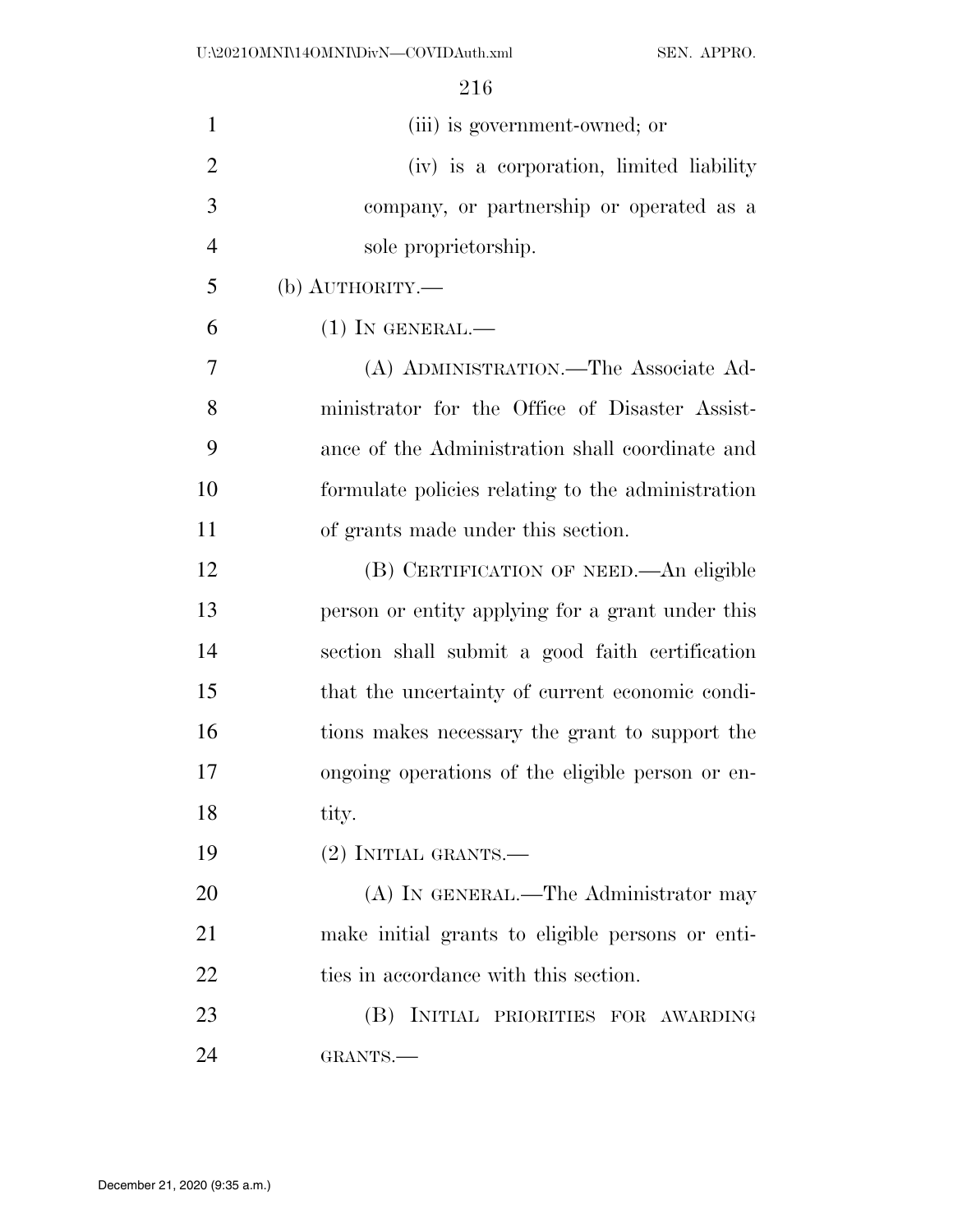(i) FIRST PRIORITY IN AWARDING GRANTS.—During the initial 14-day period during which the Administrator awards grants under this paragraph, the Adminis- trator shall only award grants to an eligi- ble person or entity with revenue, during the period beginning on April 1, 2020 and ending on December 31, 2020, that is not more than 10 percent of the revenue of the eligible person or entity during the period beginning on April 1, 2019 and ending on 12 December 31, 2019, due to the COVID–19 pandemic.

 (ii) SECOND PRIORITY IN AWARDING GRANTS.—During the 14-day period imme- diately following the 14-day period de- scribed in clause (i), the Administrator shall only award grants to an eligible per- son or entity with revenue, during the pe- riod beginning on April 1, 2020 and end-21 ing on December 31, 2020, that is not more than 30 percent of the revenue of the eligible person or entity during the period beginning on April 1, 2019 and ending on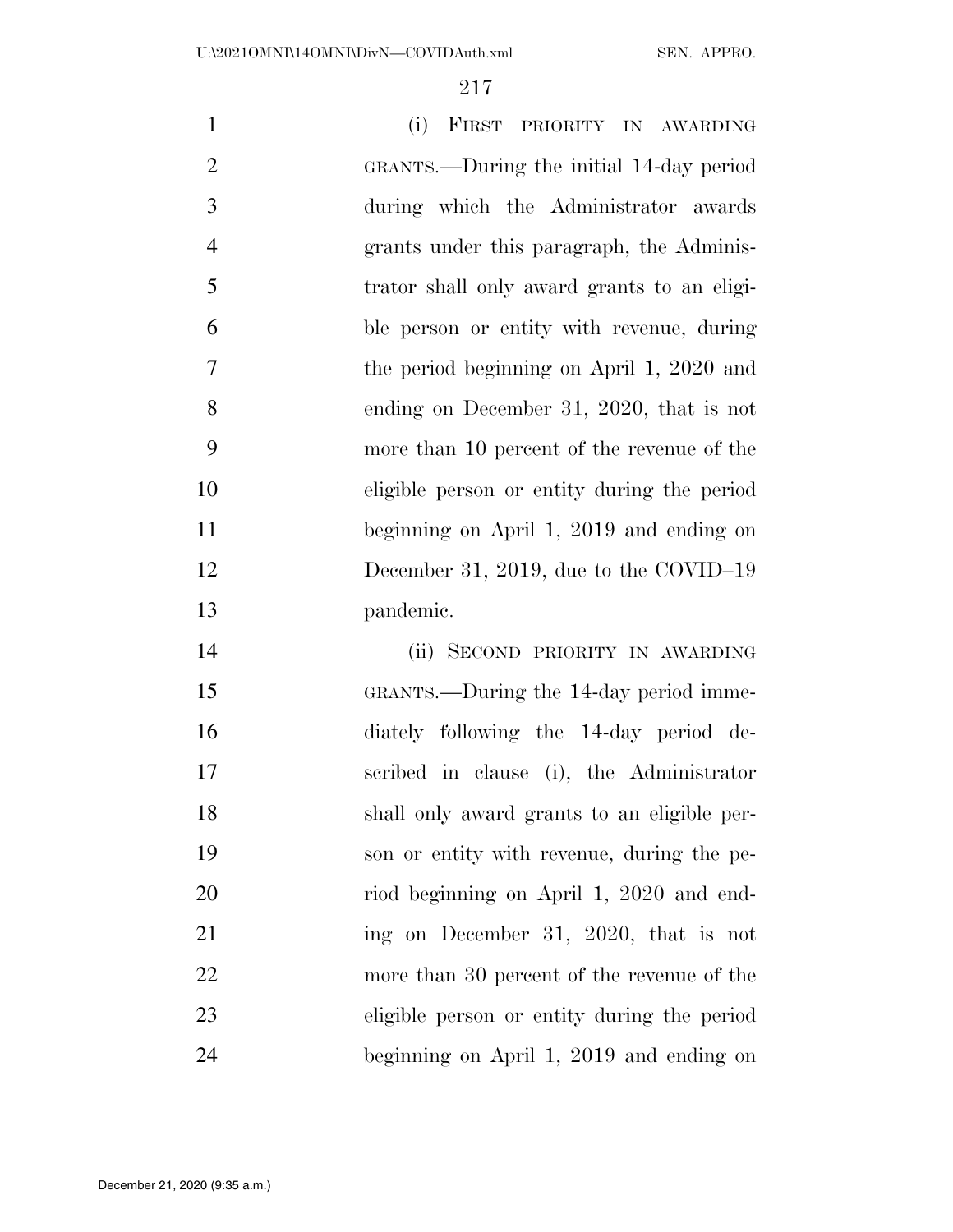| $\mathbf{1}$   | December 31, 2019, due to the COVID-19  |
|----------------|-----------------------------------------|
| $\overline{2}$ | pandemic.                               |
| 3              | (iii) DETERMINATION OF REVENUE.-        |
| $\overline{4}$ | For purposes of clauses (i) and (ii)—   |
| 5              | (I) any amounts received by an          |
| 6              | eligible person or entity under the     |
| $\overline{7}$ | CARES Act (Public Law 116–136;          |
| 8              | 134 Stat. 281) or an amendment          |
| 9              | made by the CARES Act shall not be      |
| 10             | counted as revenue of an eligible per-  |
| 11             | son or entity;                          |
| 12             | (II) the Administrator shall use        |
| 13             | an accrual method of accounting for     |
| 14             | determining revenue; and                |
| 15             | (III) the Administrator may use         |
| 16             | alternative methods to establish rev-   |
| 17             | enue losses for an eligible person or   |
| 18             | entity that is a seasonal employer and  |
| 19             | that would be adversely impacted if     |
| 20             | January, February, and March are        |
| 21             | excluded from the calculation of year-  |
| 22             | over-year revenues.                     |
| 23             | (iv) LIMIT ON USE OF AMOUNTS FOR        |
| 24             | PRIORITY APPLICANTS.—The Adminis-       |
| 25             | trator may use not more than 80 percent |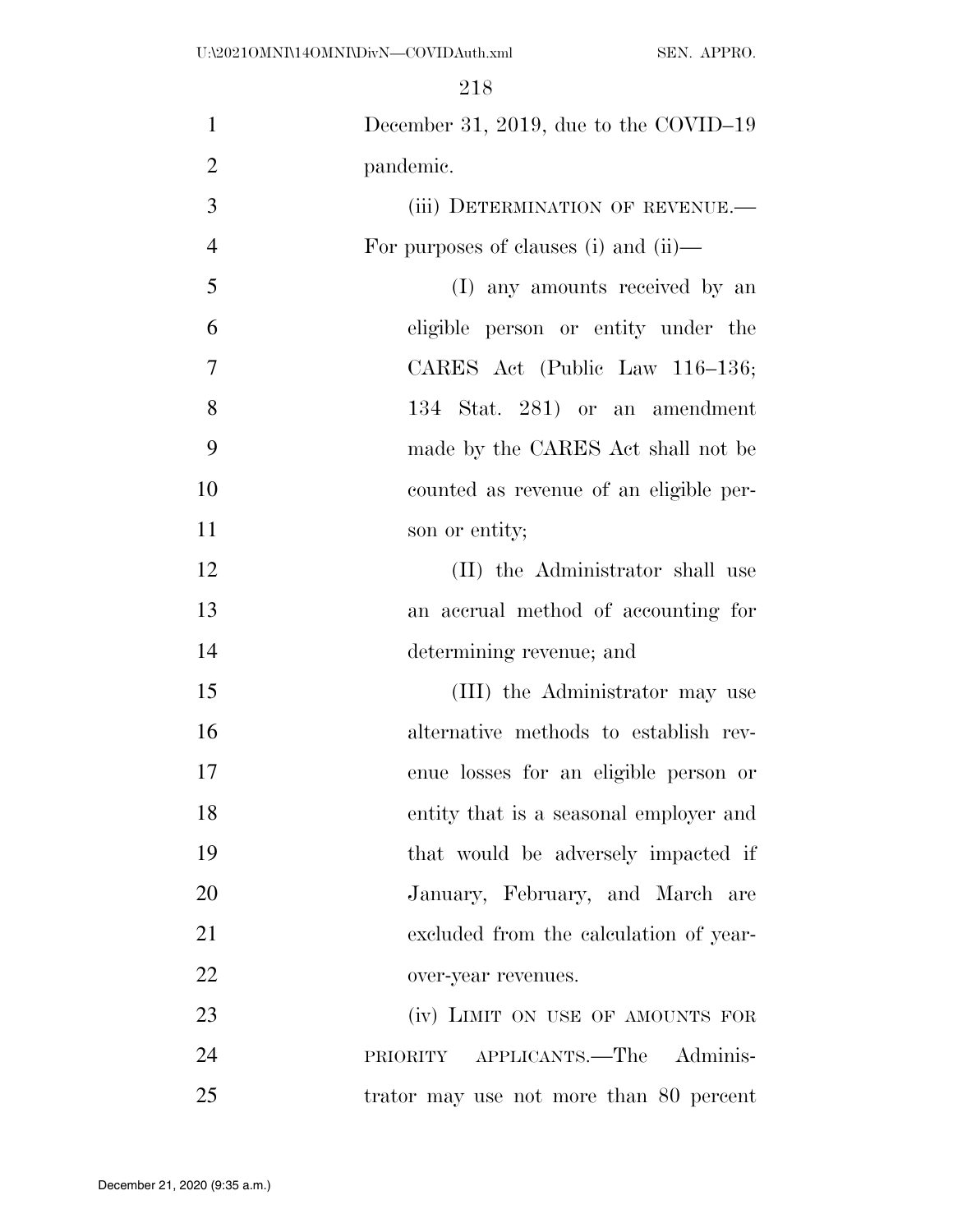of the amounts appropriated under section  $323(d)(1)(H)$  of this Act to carry out this section to make initial grants under this paragraph to eligible persons or entities described in clause (i) or (ii) of this sub- paragraph that apply for a grant under this paragraph during the initial 28-day period during which the Administrator awards grants under this paragraph. 10 (C) GRANTS AFTER PRIORITY PERIODS.— After the end of the initial 28-day period during

 which the Administrator awards grants under this paragraph, the Administrator may award an initial grant to any eligible person or entity.

 (D) LIMITS ON NUMBER OF INITIAL 16 GRANTS TO AFFILIATES.—Not more than 5 business entities of an eligible person or entity that would be considered affiliates under the af- filiation rules of the Administration may receive a grant under this paragraph.

**(E) SET-ASIDE FOR SMALL EMPLOYERS.—** 22 (i) IN GENERAL.—Subject to clause (ii), not less than \$2,000,000,000 of the total amount of grants made available under this paragraph shall be awarded to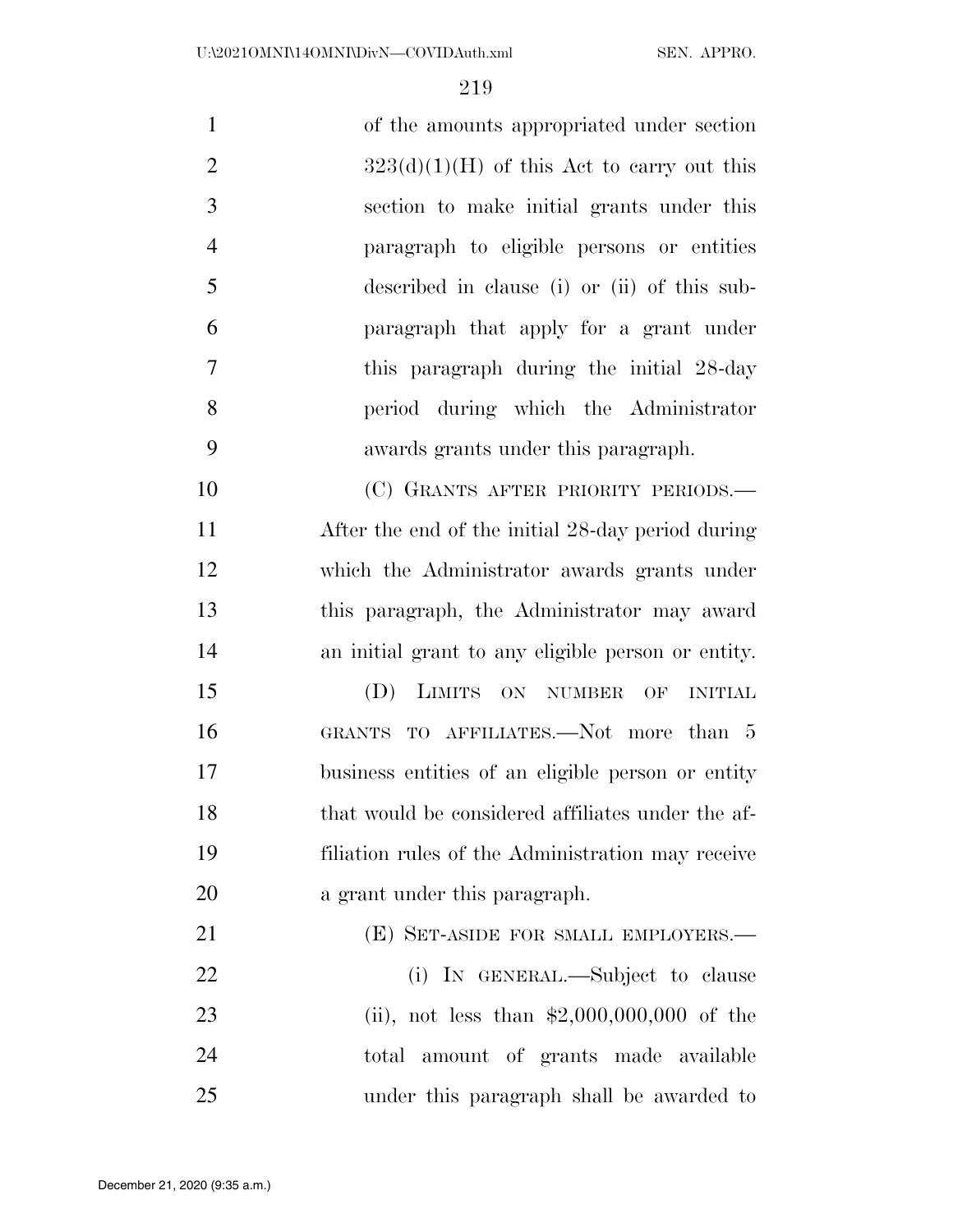eligible persons or entities which employ 2 not more than 50 full-time employees, de- termined in accordance with subsection 4 (a)(1)(C).

 (ii) TIME LIMIT.—Clause (i) shall not apply on and after the date that is 60 days after the Administrator begins awarding grants under this section and, on and after such date, amounts available for grants under this section may be used for grants under this section to any eligible person or entity.

(3) SUPPLEMENTAL GRANTS.—

 (A) IN GENERAL.—Subject to subpara- graph (B), the Administrator may make a sup- plemental grant in accordance with this section to an eligible person or entity that receives a grant under paragraph (2) if, as of April 1, 2021, the revenues of the eligible person or en-20 tity for the most recent calendar quarter are not more than 30 percent of the revenues of the eligible person or entity for the corresponding calendar quarter during 2019 due to the COVID–19 pandemic.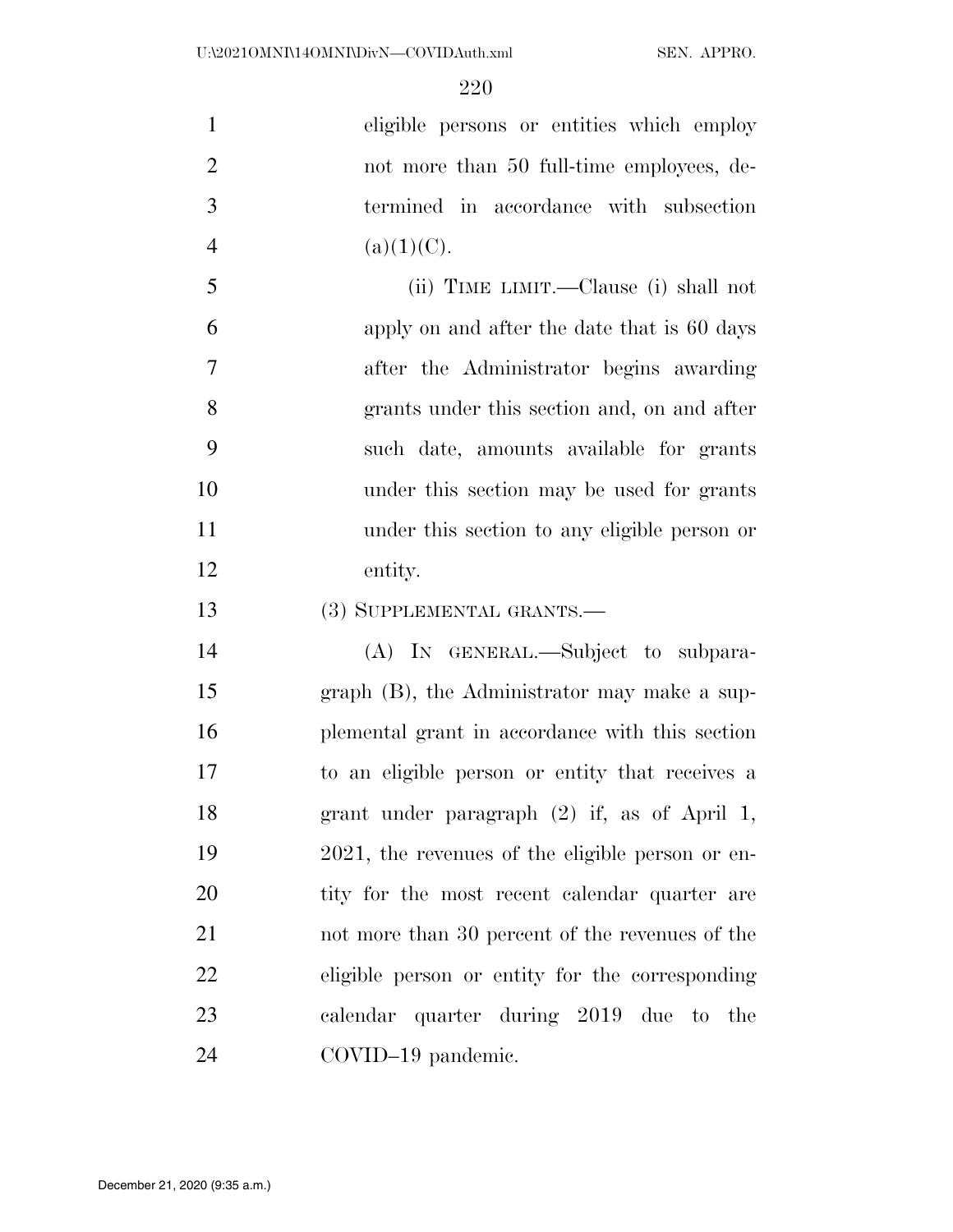(B) PROCESSING TIMELY INITIAL GRANT APPLICATIONS FIRST.—The Administrator may not award a supplemental grant under subpara- graph (A) until the Administrator has com- pleted processing (including determining wheth- er to award a grant) each application for an ini- tial grant under paragraph (2) that is sub- mitted by an eligible person or entity on or be- fore the date that is 60 days after the date on which the Administrator begins accepting such applications. (4) CERTIFICATION.—An eligible person or en- tity applying for a grant under this section that is an eligible business described in the matter pre-15 ceding subclause (I) of section  $4003(c)(3)(D)(i)$  of

16 the CARES Act (15 U.S.C.  $9042(c)(3)(D)(i)$ ), shall make a good-faith certification described in sub-18 clauses  $(IX)$  and  $(X)$  of such section.

- (c) AMOUNT.—
- (1) INITIAL GRANTS.—

 (A) IN GENERAL.—A grant under sub-22 section  $(b)(2)$  shall be in the amount equal to the lesser of—

 (i)(I) for an eligible person or entity 25 that was in operation on January 1, 2019,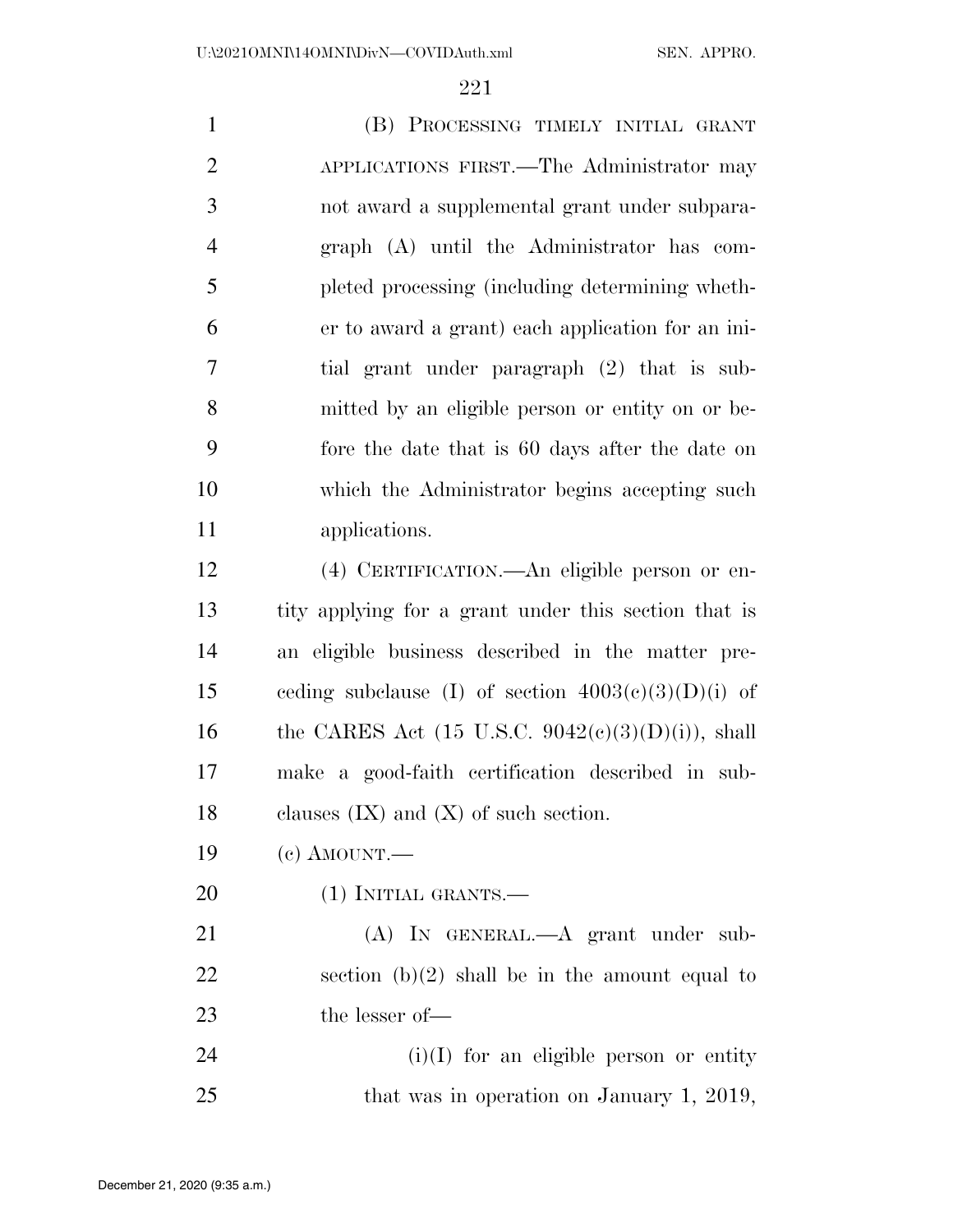| $\mathbf{1}$   | the amount equal to 45 percent of the                  |
|----------------|--------------------------------------------------------|
| $\overline{2}$ | gross earned revenue of the eligible person            |
| 3              | or entity during 2019; or                              |
| $\overline{4}$ | (II) for an eligible person or entity                  |
| 5              | that began operations after January 1,                 |
| 6              | 2019, the amount equal to the product ob-              |
| 7              | tained by multiplying—                                 |
| 8              | (aa) the average monthly gross                         |
| 9              | earned revenue for each full month                     |
| 10             | during which the eligible person or en-                |
| 11             | tity was in operation during 2019; by                  |
| 12             | (bb) 6; or                                             |
| 13             | (ii) $$10,000,000$ .                                   |
| 14             | (B) APPLICATION TO RELEVANT MUSEUM                     |
| 15             | OPERATORS.—A relevant museum operator may              |
| 16             | not receive grants under subsection $(b)(2)$ in a      |
| 17             | total amount that is more than $$10,000,000$           |
| 18             | with respect to all relevant museums operated          |
| 19             | by the relevant museum operator.                       |
| 20             | (2) SUPPLEMENTAL GRANTS.—A grant under                 |
| 21             | subsection (b)(3) shall be in the amount equal to $50$ |
| 22             | percent of the grant received by the eligible person   |
| 23             | or entity under subsection $(b)(2)$ .                  |
| 24             | (3) OVERALL MAXIMUMS.—The total amount of              |
| 25             | grants received under paragraphs $(2)$ and $(3)$ of    |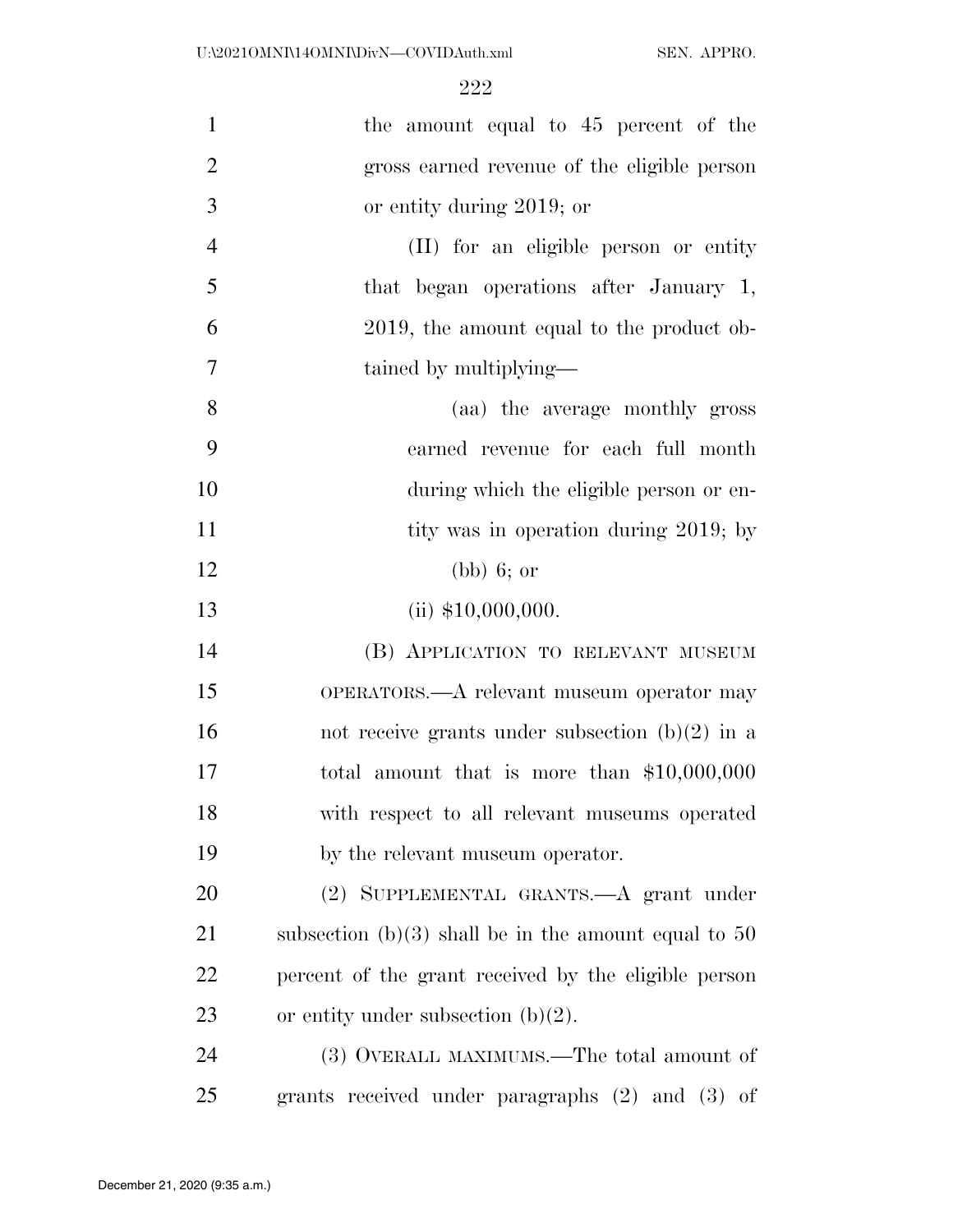| $\mathbf{1}$   | subsection (b) by an eligible person or entity shall be |
|----------------|---------------------------------------------------------|
| $\overline{2}$ | not more than $$10,000,000$ .                           |
| 3              | (d) USE OF FUNDS.—                                      |
| $\overline{4}$ | $(1)$ TIMING.—                                          |
| 5              | (A) EXPENSES INCURRED.                                  |
| 6              | (i) IN GENERAL.—Except as provided                      |
| 7              | in clause (ii), amounts received under a                |
| 8              | grant under this section may be used for                |
| 9              | costs incurred during the period beginning              |
| 10             | on March 1, 2020, and ending on Decem-                  |
| 11             | ber 31, 2021.                                           |
| 12             | (ii) EXTENSION FOR SUPPLEMENTAL                         |
| 13             | GRANTS.—If an eligible person or entity                 |
| 14             | receives a grant under subsection $(b)(3)$ ,            |
| 15             | amounts received under either grant under               |
| 16             | this section may be used for costs incurred             |
| 17             | during the period beginning on March 1,                 |
| 18             | 2020, and ending on June 30, 2022.                      |
| 19             | (B) EXPENDITURE.—                                       |
| 20             | (i) IN GENERAL.—Except as provided                      |
| 21             | in clause (ii), an eligible person or entity            |
| 22             | return to the Administrator<br>shall<br>any             |
| 23             | amounts received under a grant under this               |
| 24             | section that are not expended on or before              |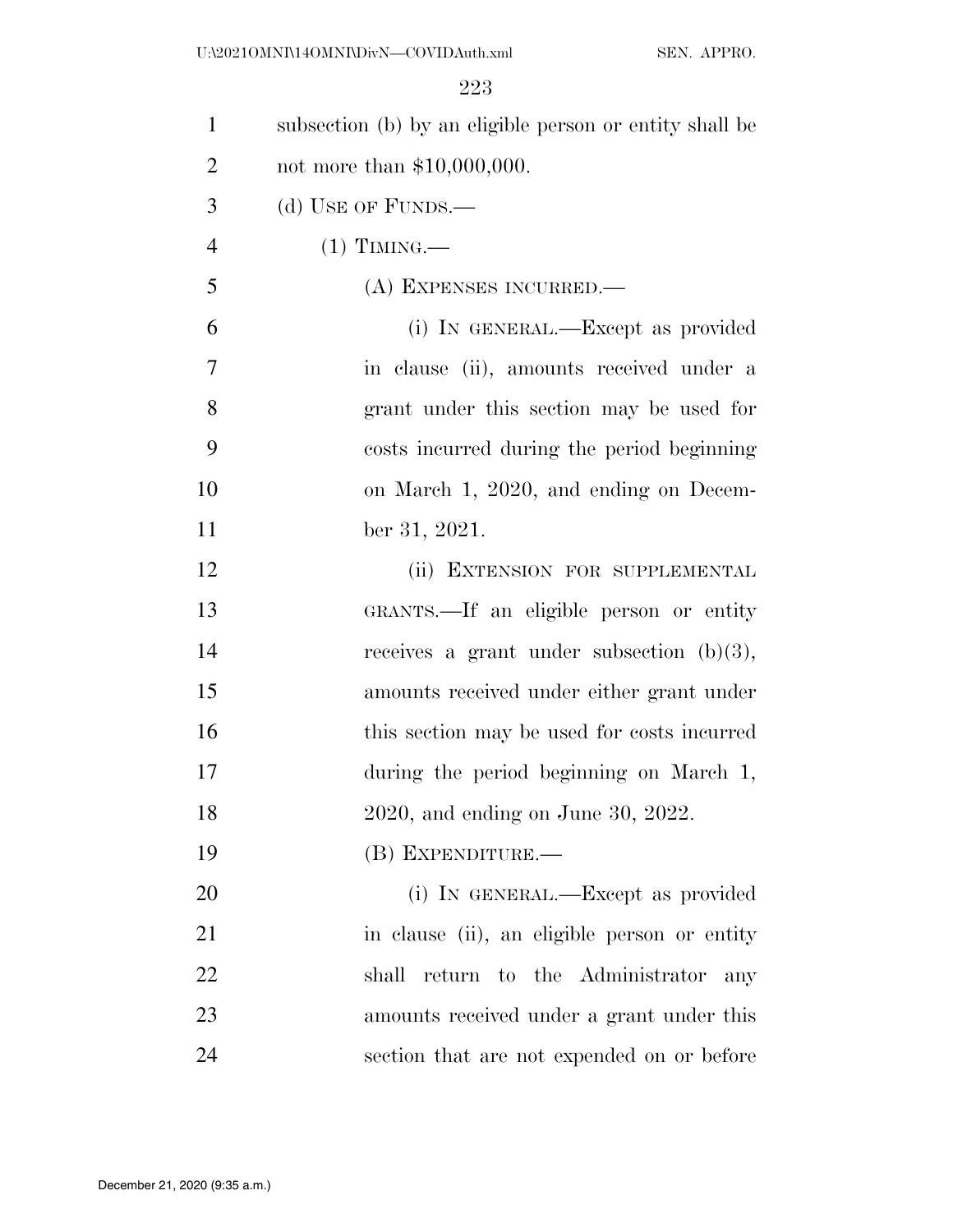| $\mathbf{1}$   | the date that is 1 year after the date of     |
|----------------|-----------------------------------------------|
| $\overline{2}$ | disbursement of the grant.                    |
| 3              | (ii) EXTENSION FOR SUPPLEMENTAL               |
| $\overline{4}$ | GRANTS.—If an eligible person or entity       |
| 5              | receives a grant under subsection $(b)(3)$ ,  |
| 6              | the eligible person or entity shall return to |
| $\overline{7}$ | the Administrator any amounts received        |
| 8              | under either grant under this section that    |
| 9              | are not expended on or before the date        |
| 10             | that is 18 months after the date of dis-      |
| 11             | bursement to the eligible person or entity    |
| 12             | of the grant under subsection $(b)(2)$ .      |
| 13             | $(2)$ ALLOWABLE EXPENSES.—                    |
| 14             | (A) DEFINITIONS.—In this paragraph—           |
| 15             | (i) the terms "covered mortgage obli-         |
| 16             | gation", "covered rent obligation", "cov-     |
| 17             | ered utility payment", and "covered worker"   |
| 18             | protection expenditure" have the meanings     |
| 19             | given those terms in section $7A(a)$ of the   |
| 20             | Business Act, as redesignated,<br>Small       |
| 21             | transferred, and amended by this Act; and     |
| 22             | (ii) the term "payroll costs" has the         |
|                |                                               |
| 23             | meaning given that term in section            |
| 24             | $7(a)(36)(A)$ of the Small Business Act (15   |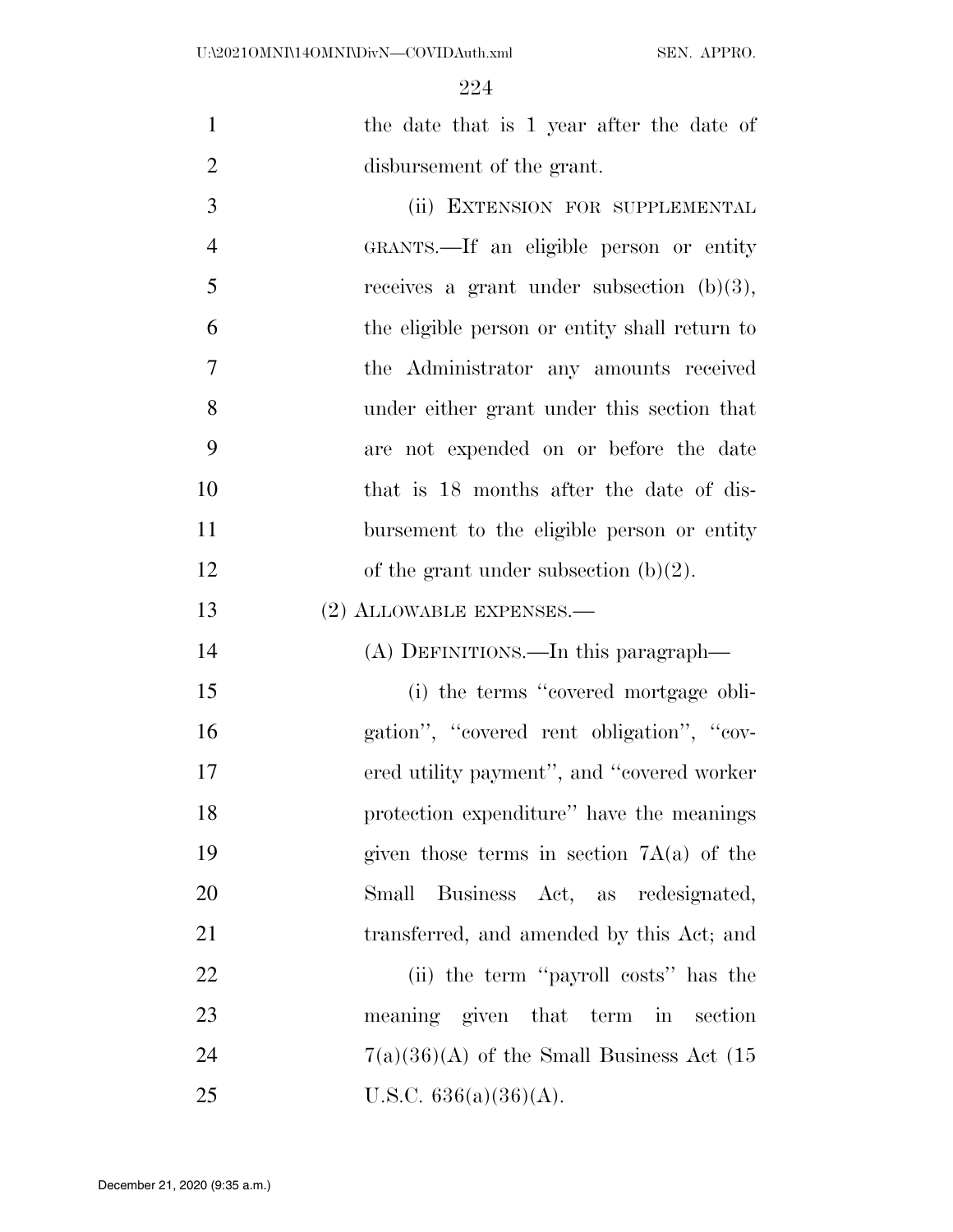| $\mathbf{1}$   | (B) EXPENSES.—An eligible person or en-        |
|----------------|------------------------------------------------|
| $\overline{2}$ | tity may use amounts received under a grant    |
| 3              | under this section for—                        |
| $\overline{4}$ | (i) payroll costs;                             |
| 5              | (ii) payments on any covered rent ob-          |
| 6              | ligation;                                      |
| 7              | (iii) any covered utility payment;             |
| 8              | (iv) scheduled payments of interest or         |
| 9              | principal on any covered mortgage obliga-      |
| 10             | tion (which shall not include any prepay-      |
| 11             | ment of principal on a covered mortgage        |
| 12             | obligation);                                   |
| 13             | (v) scheduled payments of interest or          |
| 14             | principal on any indebtedness or debt in-      |
| 15             | strument (which shall not include any pre-     |
| 16             | payment of principal) incurred in the ordi-    |
| 17             | nary course of business that is a liability of |
| 18             | the eligible person or entity and was in-      |
| 19             | curred prior to February 15, 2020;             |
| 20             | (vi) covered worker protection expend-         |
| 21             | itures;                                        |
| 22             | (vii) payments made to independent             |
| 23             | contractors, as reported on Form-1099          |
| 24             | MISC, not to exceed a total of \$100,000 in    |
| 25             | annual compensation for any individual         |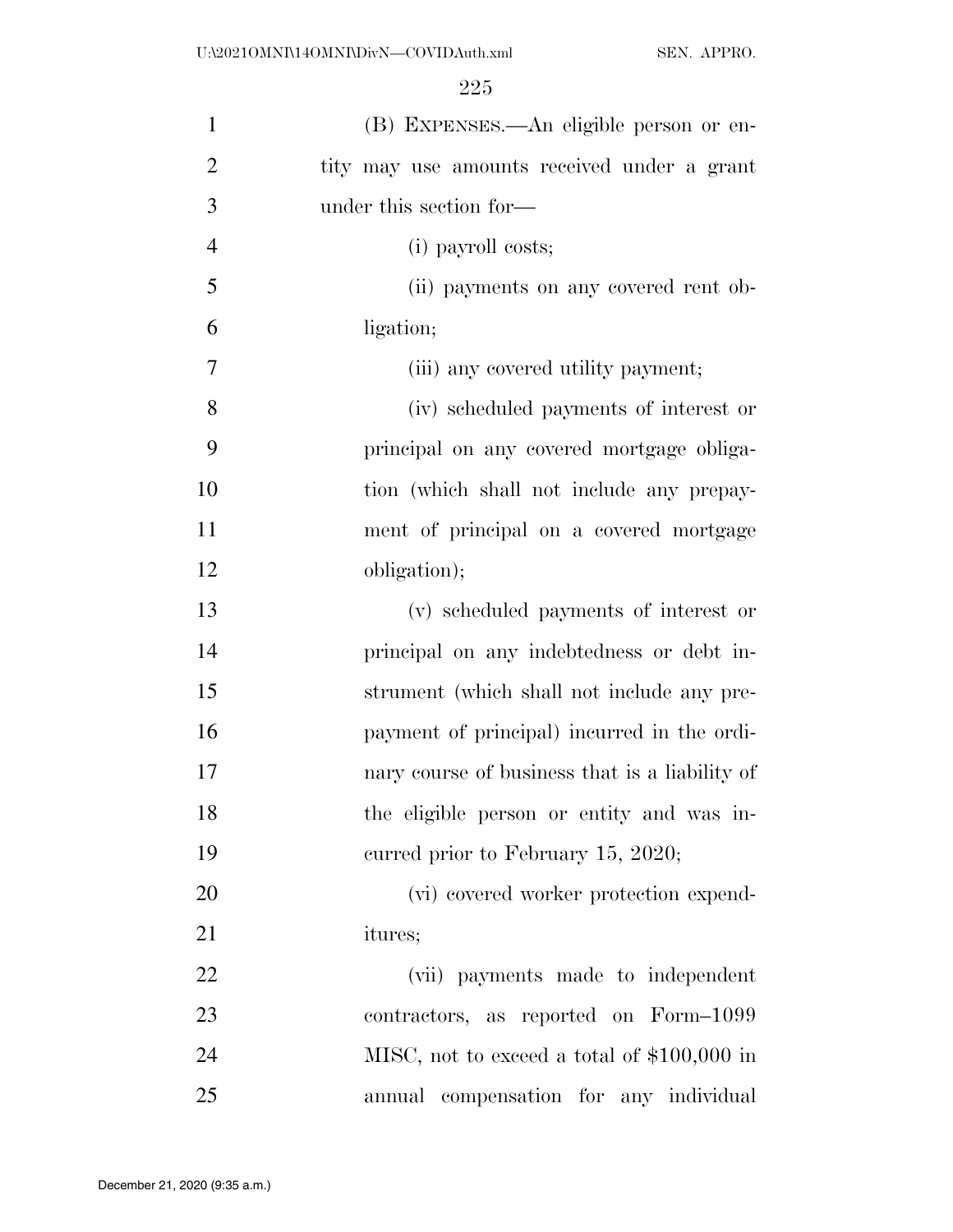| $\mathbf{1}$   | employee of an independent contractor;           |
|----------------|--------------------------------------------------|
| $\overline{2}$ | and                                              |
| 3              | (viii) other ordinary and necessary              |
| $\overline{4}$ | business expenses, including—                    |
| 5              | (I) maintenance expenses;                        |
| 6              | (II) administrative costs, includ-               |
| 7              | ing fees and licensing costs;                    |
| 8              | (III) State and local taxes and                  |
| 9              | fees;                                            |
| 10             | (IV) operating leases in effect as               |
| 11             | of February 15, 2020;                            |
| 12             | (V) payments required for insur-                 |
| 13             | ance on any insurance policy; and                |
| 14             | (VI) advertising, production                     |
| 15             | transportation, and capital expendi-             |
| 16             | tures related to producing a theatrical          |
| 17             | or live performing arts production,              |
| 18             | concert, exhibition, or comedy show,             |
| 19             | except that a grant under this section           |
| 20             | may not be used primarily for such               |
| 21             | expenditures.                                    |
| 22             | (3) PROHIBITED EXPENSES. An eligible per-        |
| 23             | son or entity may not use amounts received under |
| 24             | a grant under this section—                      |
| 25             | (A) to purchase real estate;                     |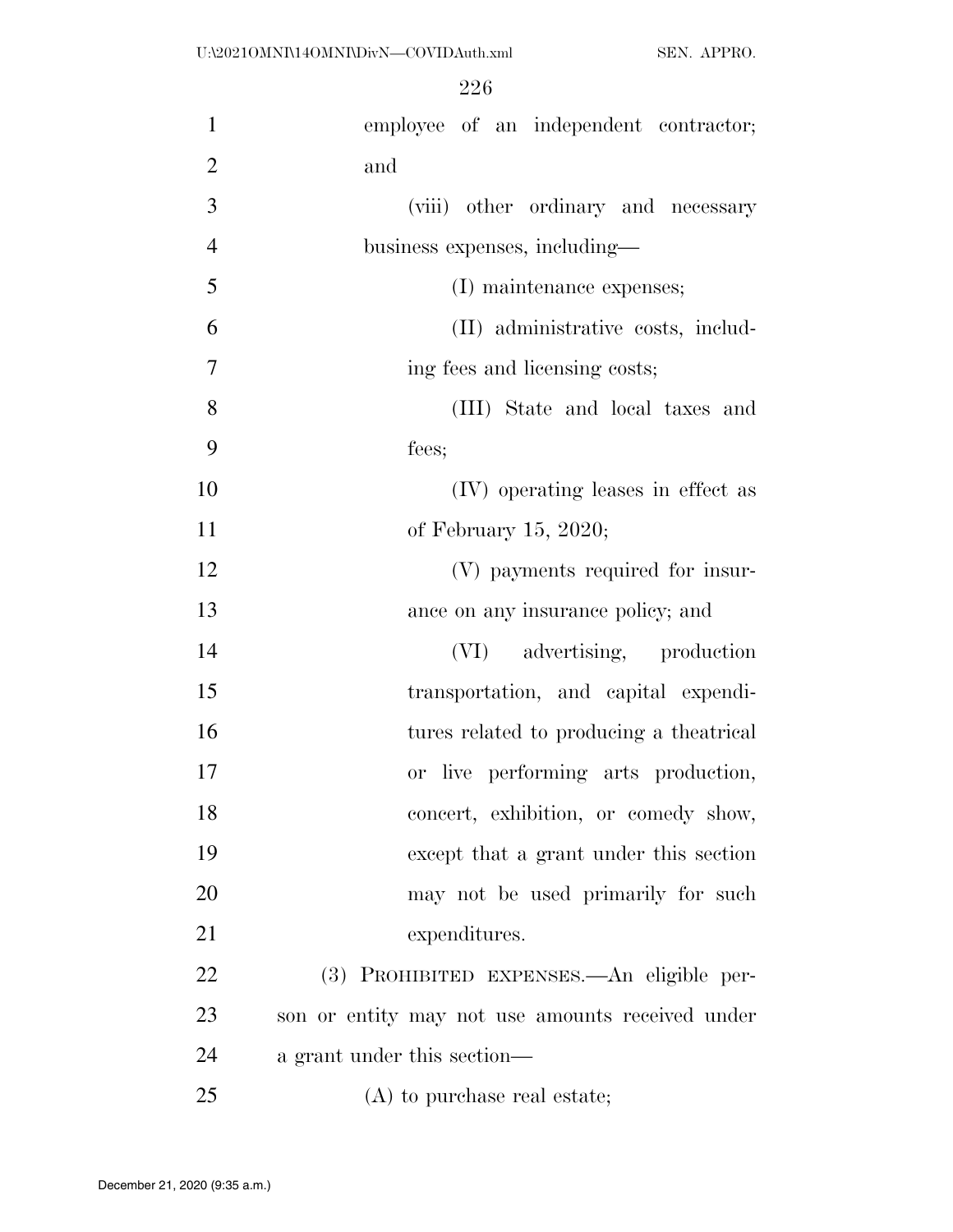| $\mathbf{1}$   | (B) for payments of interest or principal                   |
|----------------|-------------------------------------------------------------|
| $\overline{2}$ | on loans originated after February 15, 2020;                |
| 3              | $(C)$ to invest or re-lend funds;                           |
| $\overline{4}$ | (D) for contributions or expenditures to, or                |
| 5              | on behalf of, any political party, party com-               |
| 6              | mittee, or candidate for elective office; or                |
| 7              | (E) for any other use as may be prohibited                  |
| 8              | by the Administrator.                                       |
| 9              | (e) INCREASED OVERSIGHT OF SHUTTERED VENUE                  |
| 10             | OPERATOR GRANTS.—The Administrator shall increase           |
| 11             | oversight of eligible persons and entities receiving grants |
| 12             | under this section, which may include the following:        |
| 13             | (1) DOCUMENTATION.—Additional documenta-                    |
| 14             | tion requirements that are consistent with the eligi-       |
| 15             | bility and other requirements under this section, in-       |
| 16             | cluding requiring an eligible person or entity that re-     |
| 17             | ceives a grant under this section to retain records         |
| 18             | that document compliance with the requirements for          |
| 19             | grants under this section—                                  |
| 20             | (A) with respect to employment records,                     |
| 21             | for the 4-year period following receipt of the              |
| 22             | grant; and                                                  |
| 23             | (B) with respect to other records, for the                  |
| 24             | 3-year period following receipt of the grant.               |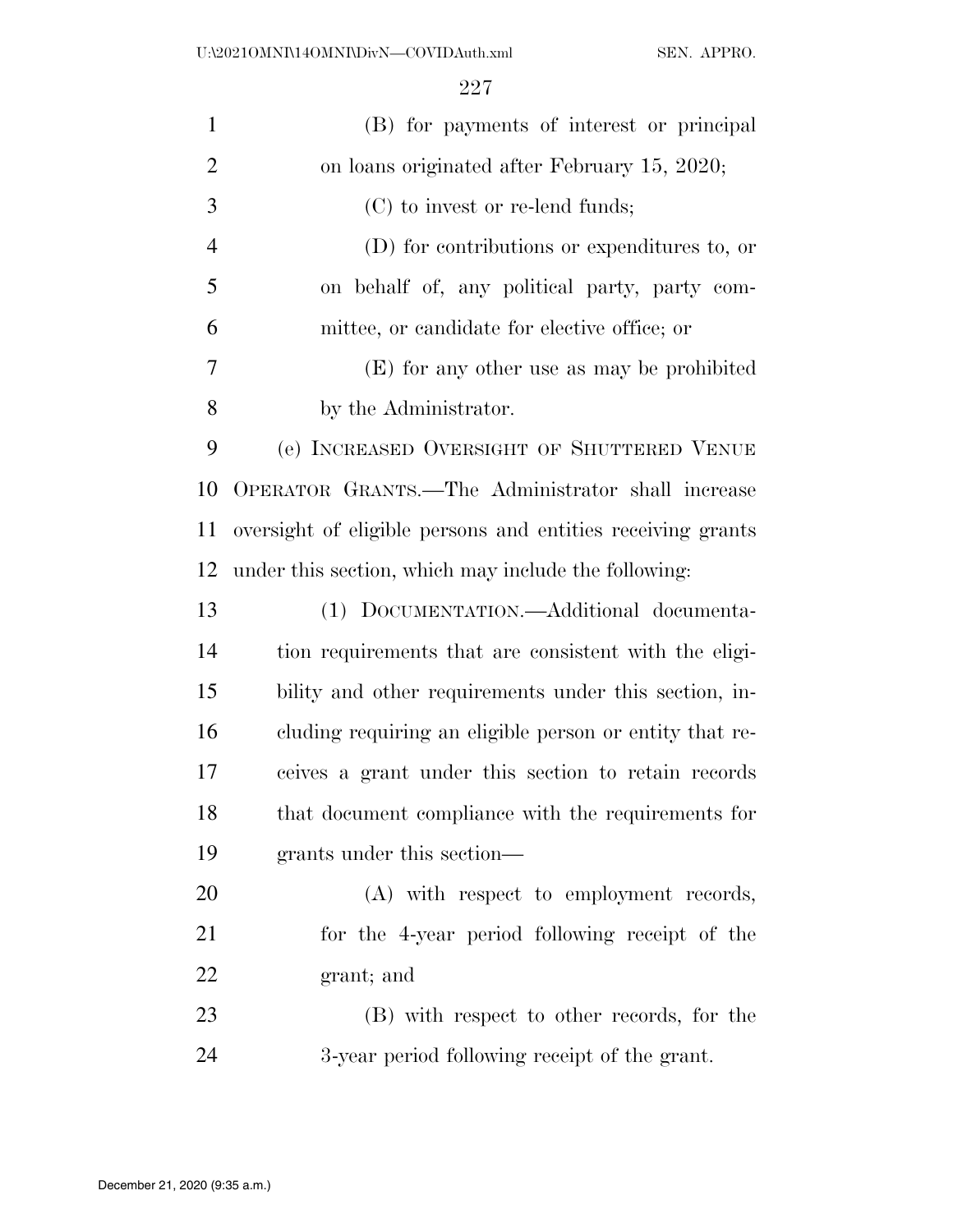| $\mathbf{1}$   | (2) REVIEWS OF USE.—Reviews of the use of             |
|----------------|-------------------------------------------------------|
| $\overline{2}$ | the grant proceeds by an eligible person or entity to |
| 3              | ensure compliance with requirements established       |
| $\overline{4}$ | under this section and by the Administrator, includ-  |
| 5              | ing that the Administrator may—                       |
| 6              | (A) review and audit grants under this sec-           |
| 7              | tion; and                                             |
| 8              | (B) in the case of fraud or other material            |
| 9              | noncompliance with respect to a grant under           |
| 10             | this section-                                         |
| 11             | (i) require repayment of misspent                     |
| 12             | funds; or                                             |
| 13             | pursue legal action to collect<br>(ii)                |
| 14             | funds.                                                |
| 15             | SHUTTERED VENUE OVERSIGHT AND AUDIT<br>(f)            |
|                | 16 PLAN.—                                             |
| 17             | $(1)$ In GENERAL.—Not later than 45 days after        |
| 18             | the date of enactment of this Act, the Administrator  |
| 19             | shall submit to the Committee on Small Business       |
| 20             | and Entrepreneurship of the Senate and the Com-       |
| 21             | mittee on Small Business of the House of Rep-         |
| 22             | resentatives an audit plan that details—              |
| 23             | (A) the policies and procedures of the Ad-            |
| 24             | ministrator for conducting oversight and audits       |
| 25             | of grants under this section; and                     |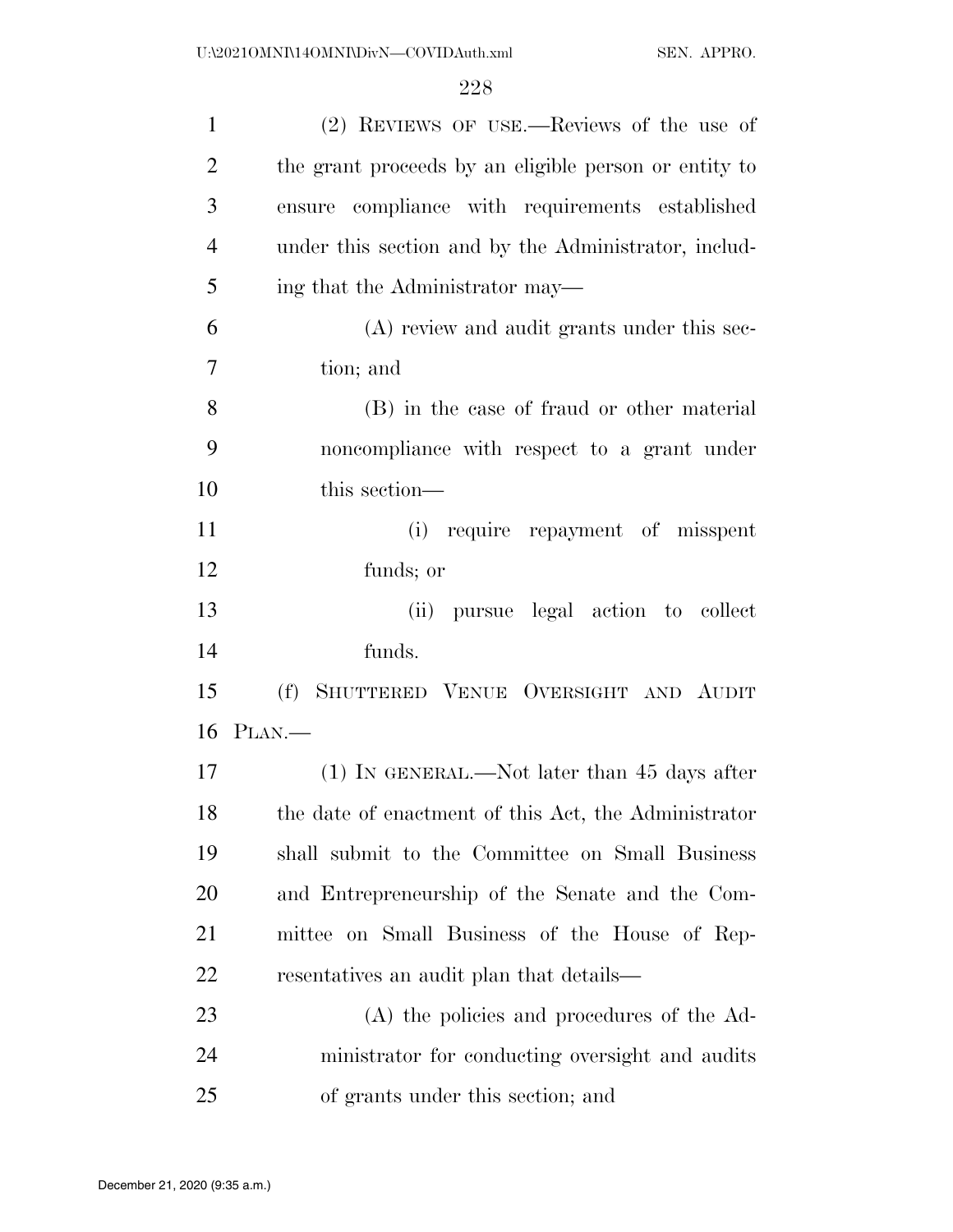(B) the metrics that the Administrator shall use to determine which grants under this section will be audited pursuant to subsection (e).

 (2) REPORTS.—Not later than 60 days after the date of enactment of this Act, and each month thereafter until the date that is 1 year after the date on which all amounts made available under section  $323(d)(1)(H)$  of this Act have been expended, the Administrator shall submit to the Committee on Small Business and Entrepreneurship of the Senate and the Committee on Small Business of the House of Representatives a report on the oversight and audit activities of the Administrator under this sub-section, which shall include—

 (A) the total number of initial grants ap-proved and disbursed;

 (B) the total amount of grants received by each eligible person or entity, including any supplemental grants;

 (C) the number of active investigations and audits of grants under this section;

 (D) the number of completed reviews and audits of grants under this section, including a